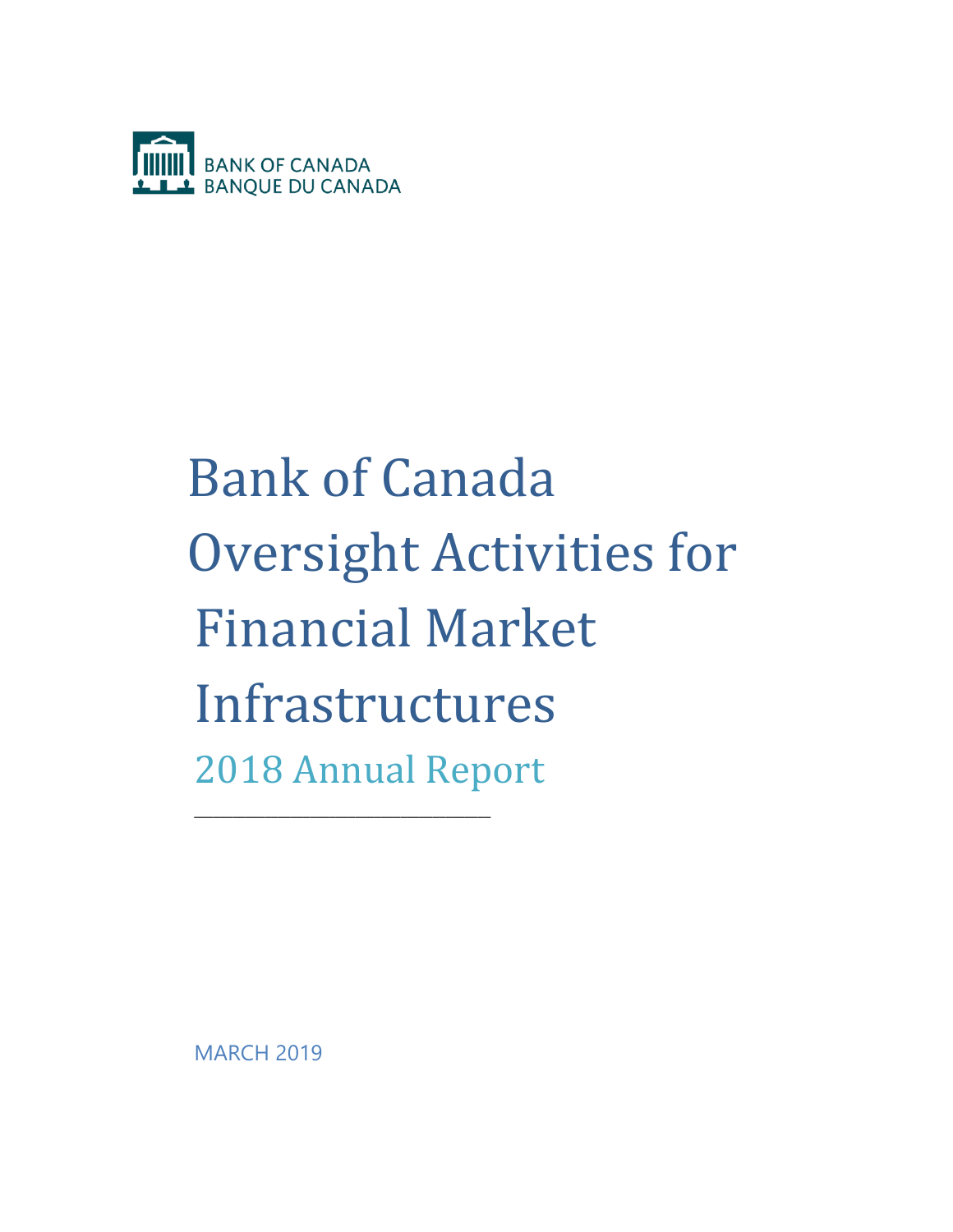# Executive summary

Financial market infrastructures (FMIs) are a critical component of the financial system. They support economic activity by providing a platform to transfer funds and settle transactions. Since financial transactions are concentrated in FMIs, they are a potential source of risk to the financial system. The Bank of Canada (the Bank) oversees those FMIs operating in Canada that have the potential to pose significant risk to ensure that the risk is adequately controlled.

The *Bank of Canada Oversight Activities for Financial Market Infrastructures 2018 Annual Report* (the Report) outlines how the Bank fulfills its mandate for oversight of designated FMIs.<sup>[1](#page-1-0)</sup> The Report outlines key issues about the safety and soundness of designated FMIs. It also specifies the Bank's expectations on the risk-management enhancements to be pursued by designated FMIs in 2019. Oversight of designated FMIs contributes to the Bank's broader mandate of promoting the stability and efficiency of the Canadian financial system.

Designated FMIs continued to make significant progress in their risk-management practices throughout 2018 to address the Bank's oversight expectations. As part of an ongoing process, the Bank has identified further enhancements to pursue in 2019.

This report also discusses initiatives performed by the Bank that are related to FMI risk management.

<span id="page-1-0"></span><sup>1</sup> These include payment clearing and settlement systems designated for oversight by the Governor of the Bank under the *Payment Clearing and Settlement Act* (PCSA).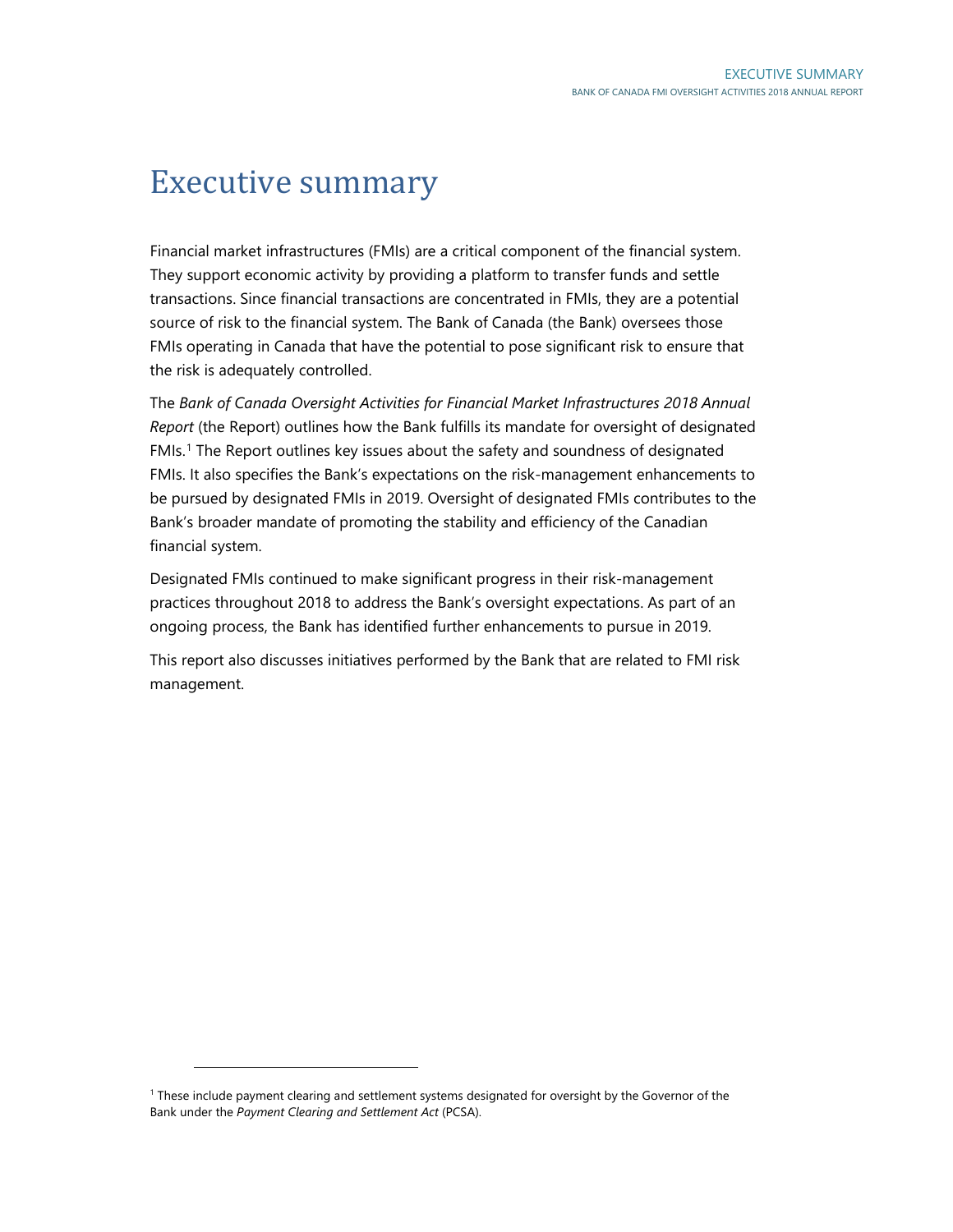# Contents

| The Bank's approach to oversight of financial market infrastructures 1         |  |
|--------------------------------------------------------------------------------|--|
|                                                                                |  |
|                                                                                |  |
|                                                                                |  |
|                                                                                |  |
|                                                                                |  |
|                                                                                |  |
|                                                                                |  |
|                                                                                |  |
|                                                                                |  |
|                                                                                |  |
|                                                                                |  |
|                                                                                |  |
|                                                                                |  |
|                                                                                |  |
|                                                                                |  |
|                                                                                |  |
|                                                                                |  |
| Supporting international organizations in reviewing Canada's policy frameworks |  |
|                                                                                |  |
| Appendix 1   Overview of Designated Financial Market Infrastructures 19        |  |
|                                                                                |  |
|                                                                                |  |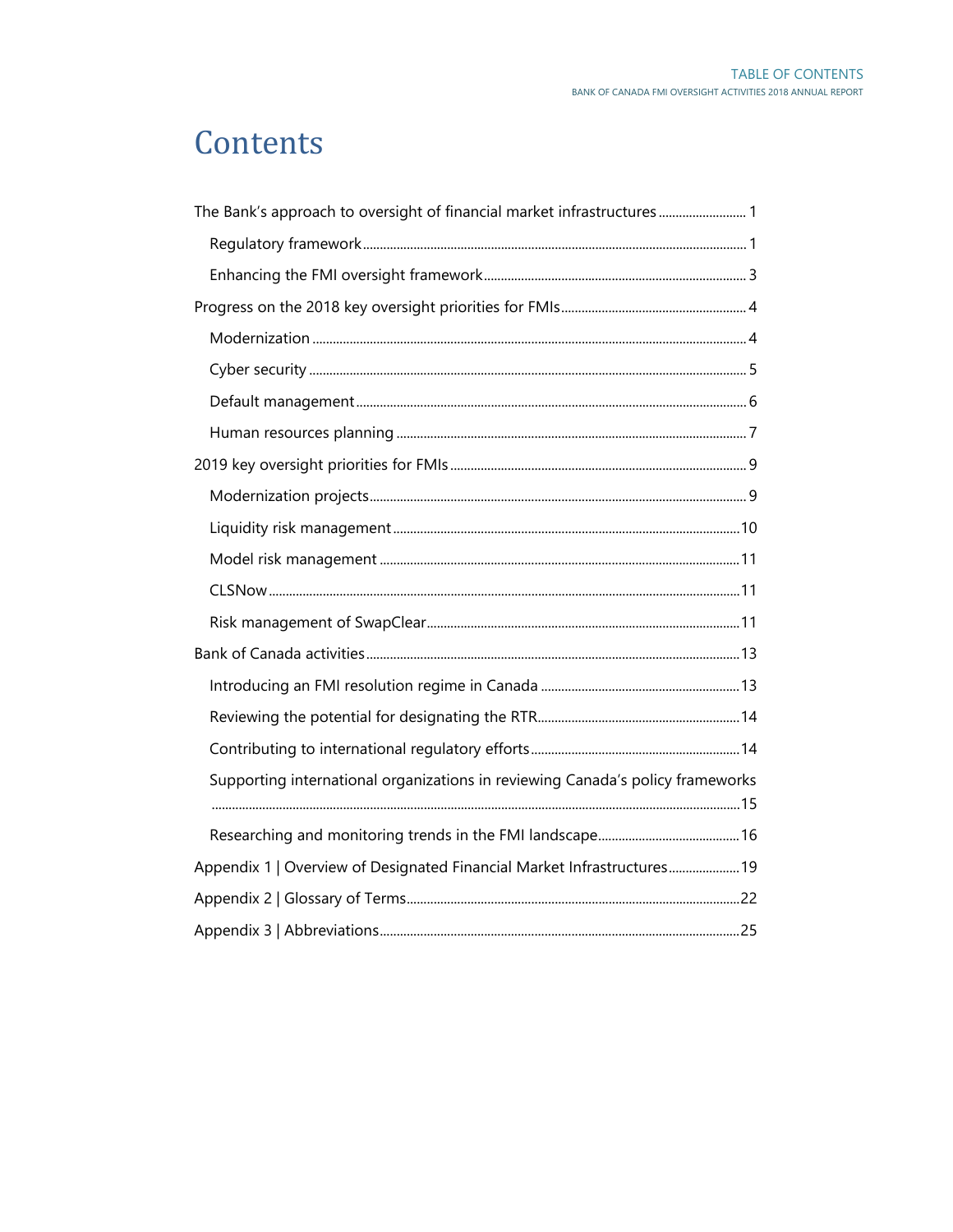# <span id="page-3-0"></span>The Bank's approach to oversight of financial market infrastructures

\_\_\_\_\_\_\_\_\_\_\_\_\_\_\_\_\_\_\_\_\_\_\_\_\_\_\_\_\_\_\_\_\_\_\_\_\_\_\_\_\_\_\_\_\_\_\_\_\_\_\_\_\_\_\_\_\_\_\_\_\_\_\_\_\_\_\_\_\_\_\_

Financial market infrastructures (FMIs) play an important role in enhancing the stability of the financial system. The services provided by FMIs are critical for individuals and firms to safely and efficiently purchase goods and services, invest in financial assets and manage financial risks. Given their central role, FMIs require strong risk-management practices and must be resilient to shocks.

#### <span id="page-3-1"></span>Regulatory framework

-

The Bank's powers to oversee FMIs stem from the *[Payment Clearing and](http://laws-lois.justice.gc.ca/eng/acts/P-4.4)  [Settlement Act](http://laws-lois.justice.gc.ca/eng/acts/P-4.4)* (PCSA), which allows the Governor to designate FMIs if they are deemed to have the potential to pose systemic risk or payments system risk in Canada. [2](#page-3-2) The PCSA further stipulates that the Bank is responsible for oversight of these designated FMIs. In this role, the Bank coordinates with other federal and provincial authorities that are also responsible for domestic designated FMIs.<sup>[3](#page-3-3)</sup> Formalized agreements between the Bank and the relevant federal and provincial authorities have been established to guide this collaboration.

The Bank's responsibilities also include the designation and oversight of foreigndomiciled FMIs that have the potential to pose systemic risk to the Canadian financial system. To fulfill this responsibility, the Bank relies on co-operative

<span id="page-3-2"></span> $2$  The federal Minister of Finance must agree that designation is in the public interest. See the glossary in Appendix 2 for a full definition of systemic risk and payments system risk.

<span id="page-3-3"></span><sup>&</sup>lt;sup>3</sup> The Autorité des marchés financiers, the British Columbia Securities Commission and the Ontario Securities Commission also have regulatory responsibility for the Canadian Depository for Securities (operator of CDSX) and the Canadian Derivatives Clearing Corporation (operator of CDCS). The Minister of Finance shares the responsibility to oversee Payments Canada.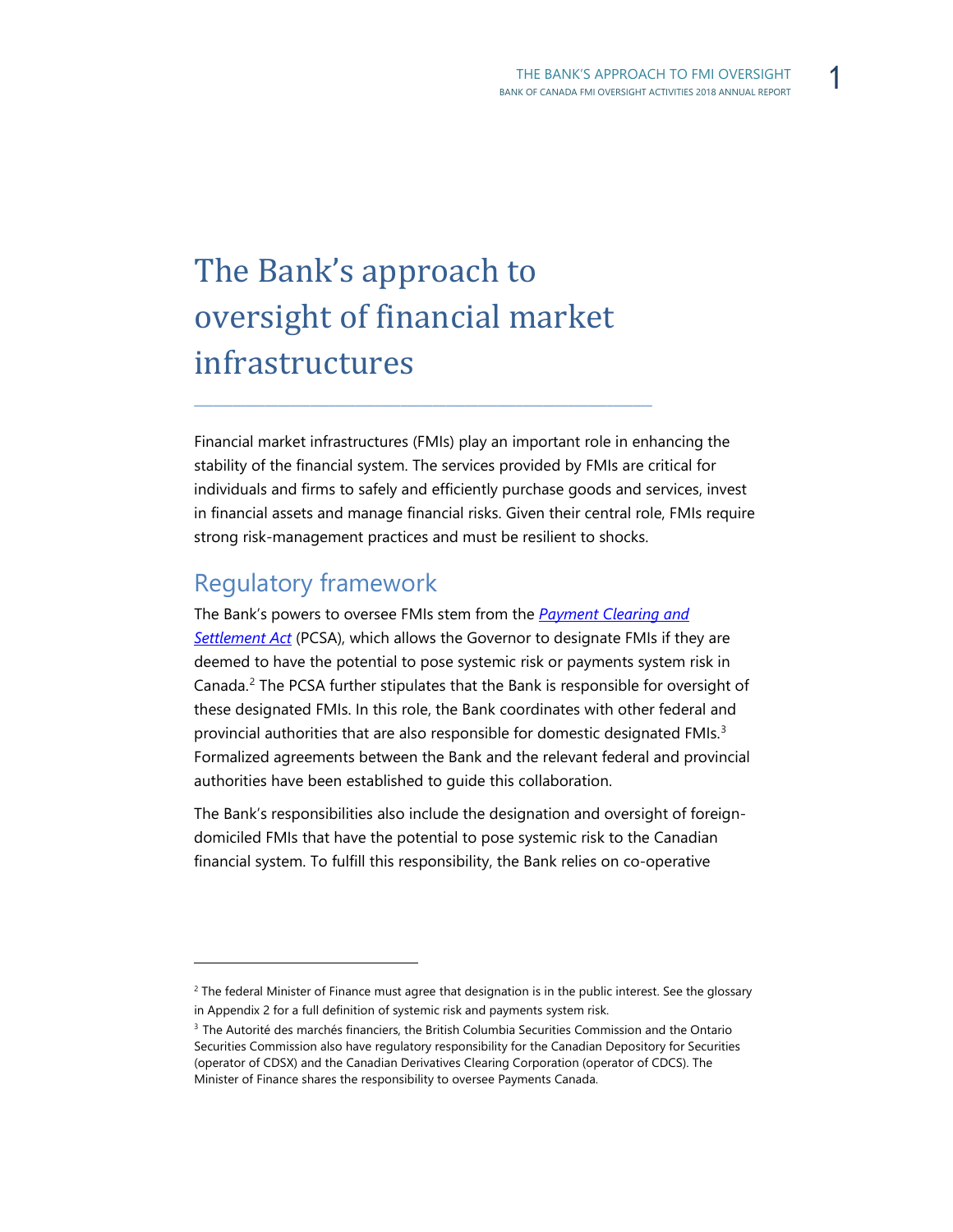arrangements that take the form of oversight colleges. These colleges are led by the FMI regulator in the jurisdiction where the foreign FMI is domiciled.<sup>[4](#page-4-0)</sup>

The Bank must ensure that FMIs adequately control their risks because they operate infrastructure that is essential to the Canadian financial system. To achieve this, the Bank assesses the FMIs against its Risk-Management Standards for Systemic FMIs and the Criteria and Risk-Management Standards for Prominent Payment Systems (PPS).<sup>[5](#page-4-1)</sup> These standards were established by the Bank based on the principles and key considerations of the *Principles for financial market infrastructures* (PFMI), which were developed by the Committee on Payments and Market Infrastructures (CPMI), together with the International Organization of Securities Commissions (IOSCO).<sup>6</sup>

The designated FMIs, listed in Table 1 and described in further detail in Appendix 1, include both domestic and foreign-domiciled FMIs that are central to the Canadian financial system.

#### Table 1:

#### Financial market infrastructures designated for Bank of Canada oversight $1$

#### **Domestic designated FMIs**

| <b>CDCS</b> | The Canadian Derivatives Clearing Service is a central counterparty operated by the Canadian<br>Derivatives Clearing Corporation (CDCC) that clears transactions in all derivatives trades on the<br>Montréal Exchange and certain fixed-income securities, repurchase agreements and over-the-<br>counter (OTC) equity derivatives. CDCC is a wholly owned subsidiary of the Montréal Exchange. |
|-------------|--------------------------------------------------------------------------------------------------------------------------------------------------------------------------------------------------------------------------------------------------------------------------------------------------------------------------------------------------------------------------------------------------|
| <b>CDSX</b> | CDSX is a system operated by the Canadian Depository for Securities Limited (CDS) that consists of a<br>securities settlement system, a central securities depository for equities and fixed-income securities,<br>and a central counterparty service for eligible Canadian exchange-traded and OTC equities. CDS is a<br>wholly owned subsidiary of the TMX group.                              |
| <b>LVTS</b> | The Large Value Transfer System is an electronic funds transfer system operated by Payments<br>Canada that settles large-value and time-critical payments.                                                                                                                                                                                                                                       |
| <b>ACSS</b> | The Automated Clearing Settlement System is a retail payment system operated by Payments<br>Canada that clears cheques and electronic items, such as pre-authorized debits, direct deposits and<br>Interac debit payments.                                                                                                                                                                       |

#### <span id="page-4-1"></span><span id="page-4-0"></span>**Foreign-domiciled designated FMIs**

<sup>4</sup> The New York Federal Reserve Bank is the lead regulator for the CLS Bank, and the Bank of England is the lead regulator for SwapClear.

<sup>&</sup>lt;sup>5</sup> For more details, see th[e Bank of Canada's Risk-Management Standards for Designated FMIs](http://www.bankofcanada.ca/core-functions/financial-system/bank-canada-risk-management-standards-systemic-fmis/) and the Criteria and Risk-Management Standards for Prominent Payment Systems.<br><sup>6</sup> The PFMI establish minimum expectations for risk management for systemically important FMIs to

<span id="page-4-2"></span>preserve and strengthen financial stability. See the [CPMI-IOSCO's web page](https://www.bis.org/cpmi/about/overview.htm?m=3%7C16%7C691) for more information on the PFMI and CPMI-IOSCO.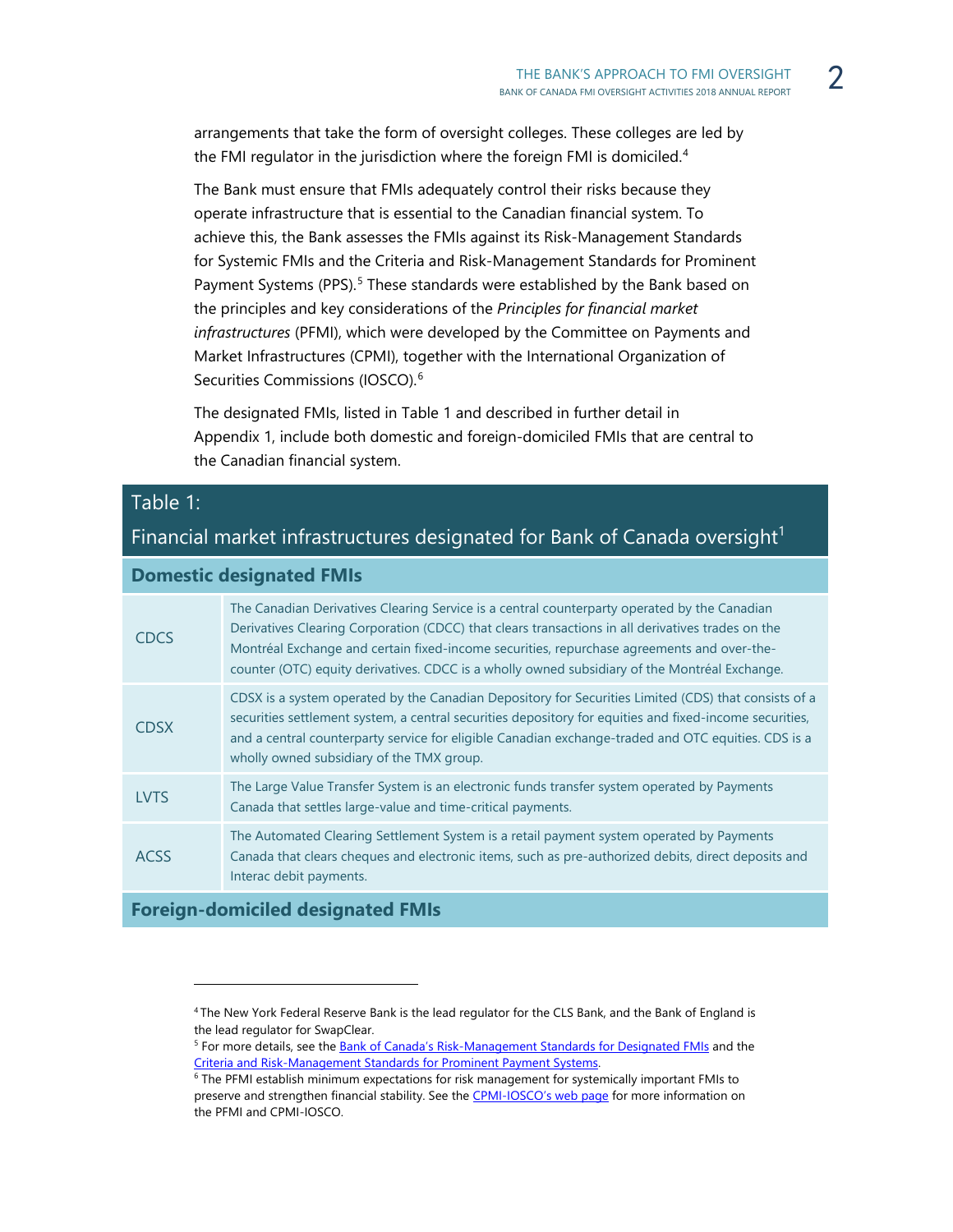| <b>CLS Bank</b> | CLS Bank is a special-service bank that offers the settlement of foreign exchange transactions,<br>including those involving the Canadian dollar.                                                   |
|-----------------|-----------------------------------------------------------------------------------------------------------------------------------------------------------------------------------------------------|
| SwapClear       | SwapClear is an LCH (London Clearing House) clearing platform for interest rate swaps and other<br>OTC interest rate derivatives denominated in multiple currencies, including the Canadian dollar. |
|                 | 1 Finalis for the ACCC. All FMIs Results that the subject to site of the Book's which we are accepted to a development of the second the                                                            |

Except for the ACSS, all FMIs listed in this table are subject to the Bank's risk-management standards for systemically important systems. The ACSS is subject to the prominent payment system standards.

#### <span id="page-5-0"></span>Enhancing the FMI oversight framework

In 2014, the Bank formalized its practices for overseeing domestic designated FMIs by introducing an annual process for evaluating risks. Because the riskmanagement practices of designated FMIs have subsequently matured, the original framework needs to adapt to conduct more in-depth assessments of how FMIs observe the Bank's standards.

The oversight process has therefore introduced annual "core assurance reviews" that focus on and delve deeper into specific FMIs' controls and risk-management practices. Under this approach, all the Bank's risk-management standards will be covered in depth over a three-year cycle. The overall intent of these core assurance reviews is twofold: (i) to gain greater understanding of the FMI's risk controls in a specific area, and (ii) to provide greater assurance that the FMI is meeting the Bank's risk-management standards.

Recommendations arising from core assurance reviews will help inform the priorities that the Bank will set for FMIs the following year.

The Bank will continue to rely on co-operative arrangements to conduct its oversight of foreign-domiciled FMIs designated as having the potential to pose systemic risk to the Canadian financial system.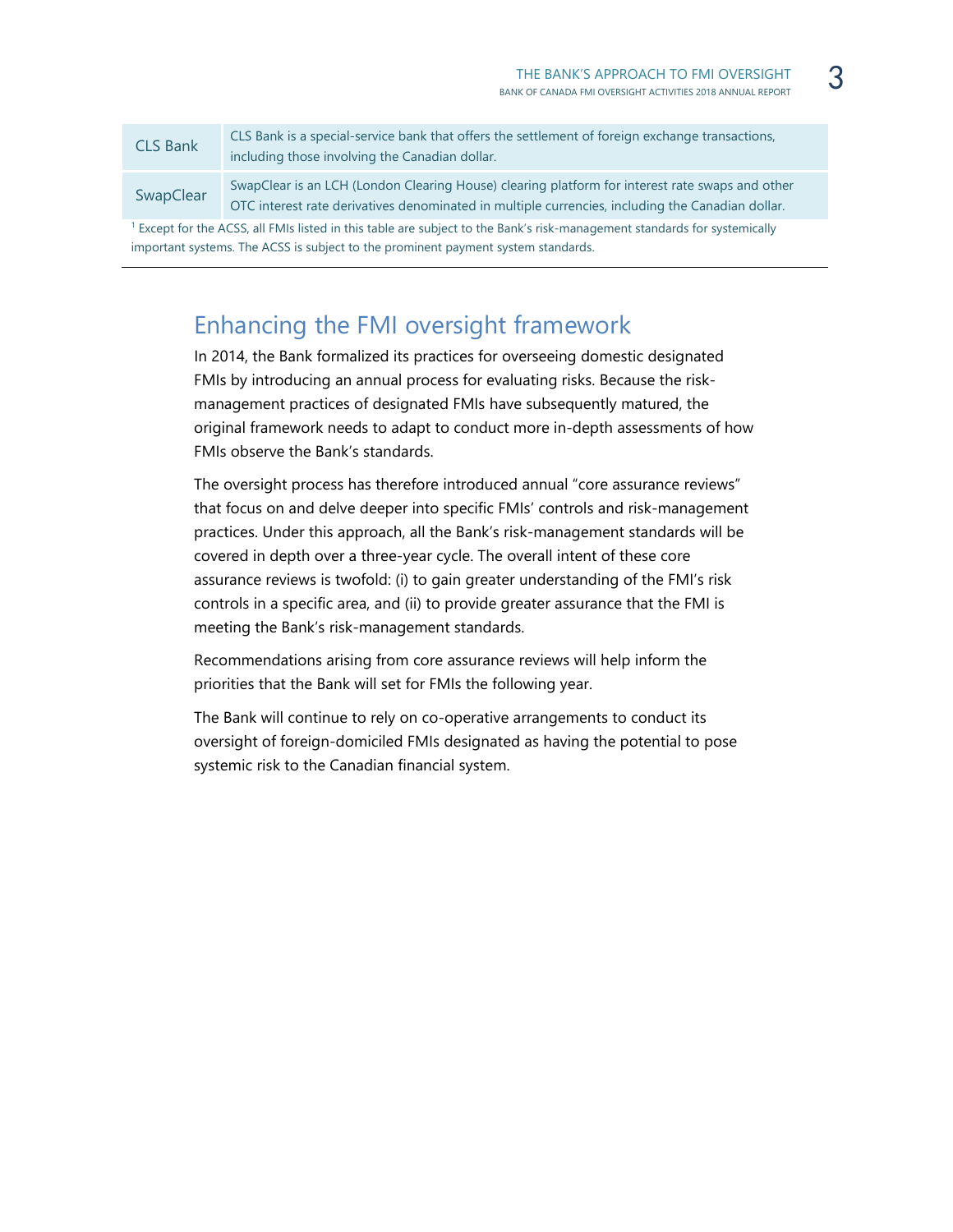# <span id="page-6-0"></span>Progress on the 2018 key oversight priorities for FMIs

\_\_\_\_\_\_\_\_\_\_\_\_\_\_\_\_\_\_\_\_\_\_\_\_\_\_\_\_\_\_\_\_\_\_\_\_\_\_\_\_\_\_\_\_\_\_\_\_\_\_\_\_\_\_\_\_\_\_\_\_\_\_\_\_\_\_\_\_\_\_\_

The Bank oversees designated FMIs to ensure that they adequately control their risks. As part of this effort, the Bank engages in activities to identify enhancements that FMIs need to implement to fully meet the Bank's risk-management standards. The Bank then sets key priorities for each FMI based on the enhancements that are most relevant to the safety and soundness of the FMI and the broader financial system.

The key oversight priorities for 2018 were as follows:<sup>[7](#page-6-2)</sup>

- Modernization
- Cyber security
- Default management
- Human resources planning

#### <span id="page-6-1"></span>Modernization

-

Canada's domestic designated FMIs are modernizing their core clearing and settlement systems. Payments Canada is working toward transforming its payment systems by introducing

- Lynx as the replacement for the Large Value Transfer System (LVTS);
- the Settlement Optimization Engine (SOE) as the replacement for the Automated Clearing Settlement System (ACSS) and the US Dollar Bulk Exchange; and
- the new Real-Time Rail (RTR) for delivering faster, data-rich payments.

Additionally, the TMX Group, through CDS and CDCC, is updating the technology underlying its clearing and settlement platform and financial risk-management systems.

The Payments Canada Modernization program will result in notable benefits to all Canadians, including consumers, businesses and governments. All modernized systems are being designed with enhanced security and risk-management capabilities. In addition to these improvements, further data will become available to the industry, which will enable more efficient back-office reconciliation processes. Moreover, the RTR will result in faster settlement for retail payments, ensuring funds can be sent and received in a matter of seconds at any time

<span id="page-6-2"></span> $<sup>7</sup>$  In 2019, the presentation of priorities has transitioned to highlight only the subset of priorities that</sup> are common to many designated FMIs or are significant priorities for a specific FMI.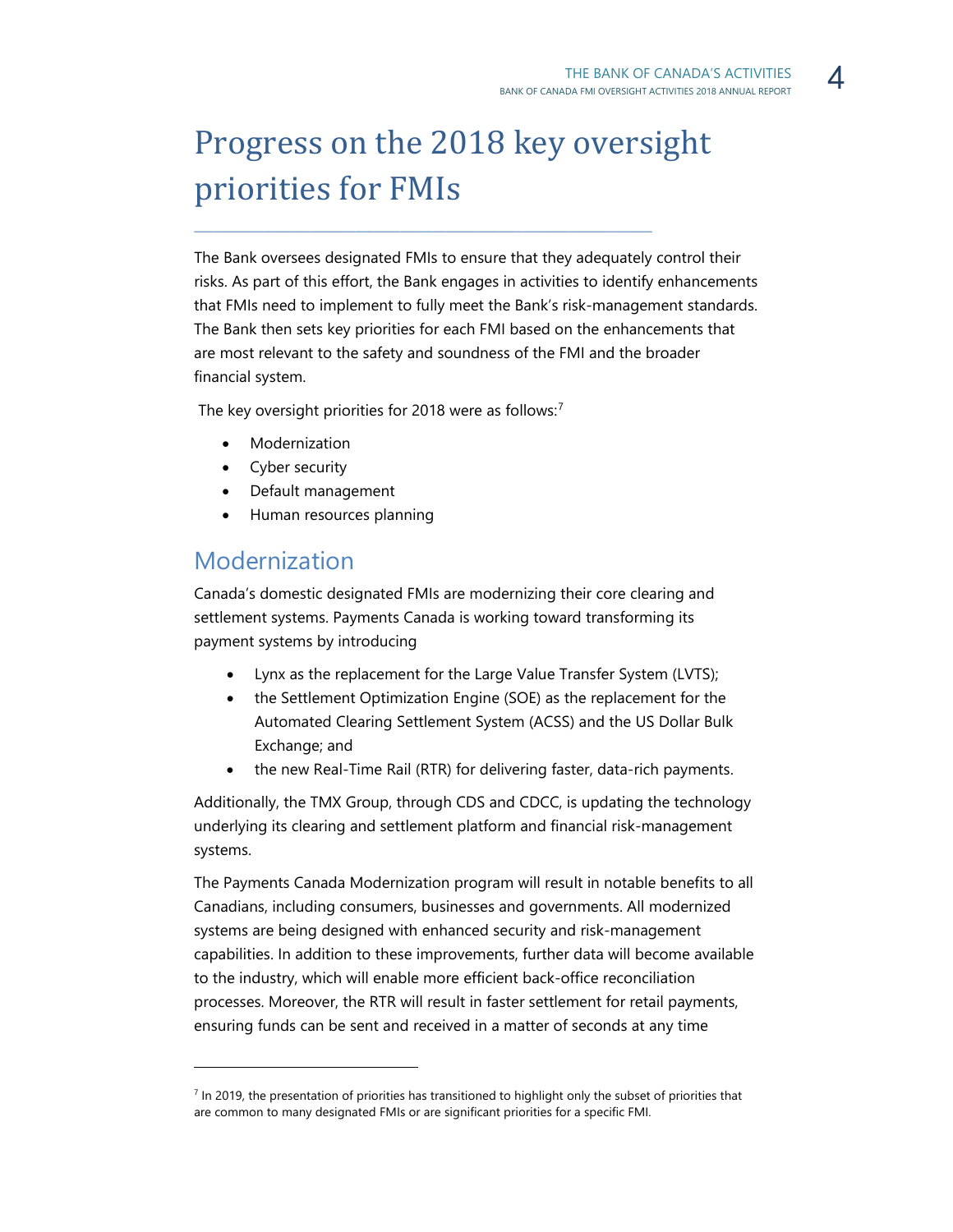throughout the day. This system will also simplify how end-users can initiate payments and will serve as a platform for innovation by supporting new payment solutions.

In 2018, Payments Canada continued to advance the Modernization program. An application provider, SIA, was selected for the development of the Lynx real-time gross settlement software application. As well, the procurement process to choose a vendor to deliver hosting and system integration services for Lynx is well underway. Payments Canada also made progress on the design phase of the RTR.

Given that the SOE is not expected to be introduced until the later stages of the Modernization program, Payments Canada also improved the ACSS in two ways. First, it introduced a credit risk model to improve the safety and soundness of the system. Second, it enhanced automated funds transfer payments by allowing consumers to receive funds two hours after their financial institution receives a payment and by introducing a third period later in the day for financial institutions to exchange batch payments, benefiting, in particular, member institutions and their clients on the West Coast.

For the TMX Group, modernization will help satisfy end-user demands and streamline business processes, provide richer data to support new efficiencies, and facilitate improved security and risk-management capabilities.

The first phase of the TMX Group's modernization project involves deploying a new risk-management system for CDCC. Over the course of 2018, CDCC finalized business requirements for the system and began the testing phase. Testing is expected to be completed in the first half of 2019. The second phase of TMX Group's modernization will introduce a new core clearing, settlement and depository platform for CDS. The TMX Group is expected to finalize the business requirements for the system in 2019.

These large-scale projects are highly complex and have the potential to disrupt the clearing and settlement infrastructure. The Bank is therefore closely involved in all stages of these initiatives to monitor the delivery of the modernized systems and to help ensure they comply with the Bank's risk-management standards.

#### <span id="page-7-0"></span>Cyber security

The Bank has identified cyber security as a key vulnerability to the financial system, as outlined in its June 2018 *[Financial System Review](https://intranet-en.bank-banque-canada.ca/search/?esearch=style+guide)*. This view is shared by risk-management experts working in the financial system, as indicated by the results of two *financial system surveys* released in 2018. Results from both surveys recognized the potential for a cyber attack as the most important risk to the Canadian financial system.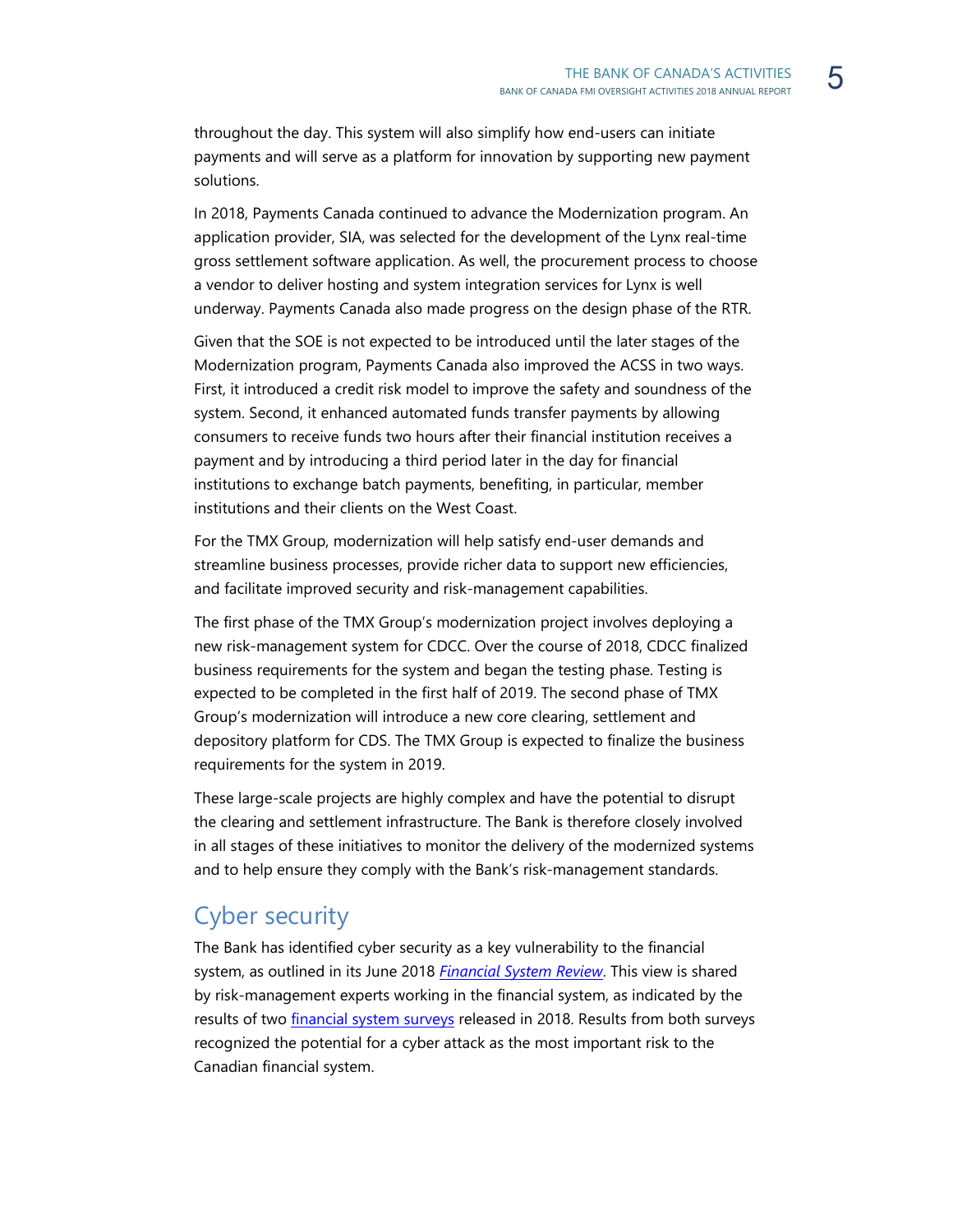A cyber attack against a single financial institution or critical service provider could have significant effects on that institution by interrupting its business activities. Further, given the high degree of interconnectedness between financial institutions and FMIs, such an attack could be amplified by spreading quickly and widely across the financial system and disrupting the delivery of a crucial financial service, such as that of a designated FMI.

To help safeguard against a cyber threat, the Bank requires FMIs to comply with the operational risk principle of the PFMI as well as the CPMI-IOSCO quidance on [cyber resilience for FMIs.](https://www.bis.org/cpmi/publ/d146.htm)

As communicated in the 2017 Report, a key priority for all Canadian designated FMIs in 2018 was to strengthen their cyber security posture, including the ability to detect and manage cyber risks. To meet this requirement, designated FMIs were expected to conduct table-top exercises with the Bank to determine how they would respond to and recover from a major cyber attack. This work was also intended to inform the next steps for meeting the objective of a two-hour recovery time established by the CPMI-IOSCO cyber guidance for FMIs.

Both the TMX Group and Payments Canada made considerable progress on this priority.

Payments Canada successfully conducted an internal crisis management exercise and an industry-wide cyber resiliency exercise in 2018. Additionally, Payments Canada made progress based on recommendations from an external assessment of its cyber security posture. A few notable enhancements included measures to strengthen governance around cyber security and the introduction of more advanced detection and response capabilities.

The TMX Group organized two workshops with the Bank and the Canadian Securities Administrators (CSA) in 2018. These workshops were intended to facilitate a broader understanding of their overall incident management process and challenges toward resuming operations after a cyber attack. During these workshops, the TMX Group presented the steps it would take to recover from a cyber attack and discussed recovery challenges associated with a scenario affecting data integrity. Discussions about the actions and timing implications for resolving specific cyber scenarios will continue in 2019. Additionally, the TMX Group developed a dashboard to report cyber security attacks to the Bank. This is expected to be implemented in 2019.

#### <span id="page-8-0"></span>Default management

An FMI should establish appropriate default-management plans and procedures to ensure that the default of a participant is well-managed and that its effects on the FMI, other FMI participants and the broader financial system are contained.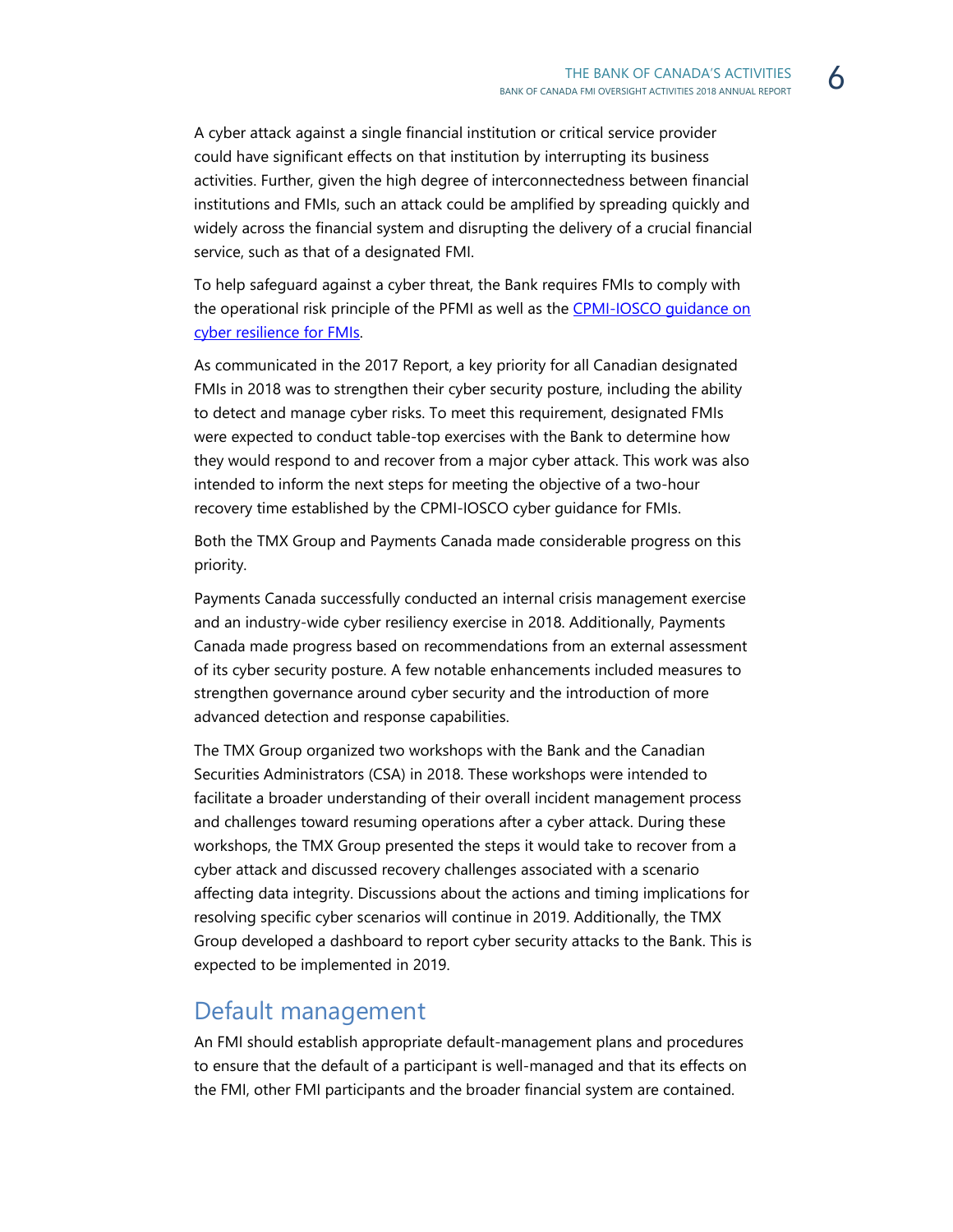Given the potentially serious implications of a default, the 2017 Report highlighted enhancing default-management plans to mitigate risks in line with the Bank's risk-management standards as a key priority for CDCS, CDSX and the ACSS. Their progress against these priorities is described below:

- CDCS—CDCC tested the enhanced auction framework that was introduced in 2017, which greatly improved staff and participant readiness for a successful auction in the event of a participant default. [8](#page-9-1)
- CDSX—CDS has secured a liquidity agreement totalling \$600 million to ensure that settlement agents who are not also direct participants in the LVTS have sufficient liquidity to support its obligations arising from a default event.
- ACSS—Payments Canada conducted an annual default exercise with all ACSS participants. Because the ACSS was designated for Bank of Canada oversight only in May 2016, this was the first exercise that included all ACSS participants.

#### <span id="page-9-0"></span>Human resources planning

-

As described previously, CDCC, CDS and Payments Canada are each undertaking a large-scale modernization project. Significant human resources will be required to deliver their projects successfully. Moreover, CDCC and CDS have recently integrated some aspects of their operations, which has led to changes in their organizational structures and staffing.

To help ensure a successful delivery of these projects and organizational changes, and to ensure that ongoing core operations are sufficiently supported, a key oversight priority conveyed in the 2017 Report was to require each FMI to closely monitor and manage their staffing so they can respond to their evolving organizational needs.

For CDCC and CDS, the focus of this priority was to improve their succession planning by enhancing their ability to respond to the departure of key staff. Over 2018, both TMX Group organizations developed comprehensive succession plans to react to the departure of key individuals, ranging from an analyst to a Board member.

For Payments Canada, the expectation was to develop appropriate metrics and tools to monitor the organization's resource capacity and the integration of new staff. During 2018, Payments Canada developed and implemented human resources metrics to monitor the integration of new staff in their roles and engagement across various staff and management levels. Additionally, given that

<span id="page-9-1"></span><sup>&</sup>lt;sup>8</sup> An auction may be necessary for CDCS to close out any open positions the defaulting participant may have. This is an essential part of the default-management process.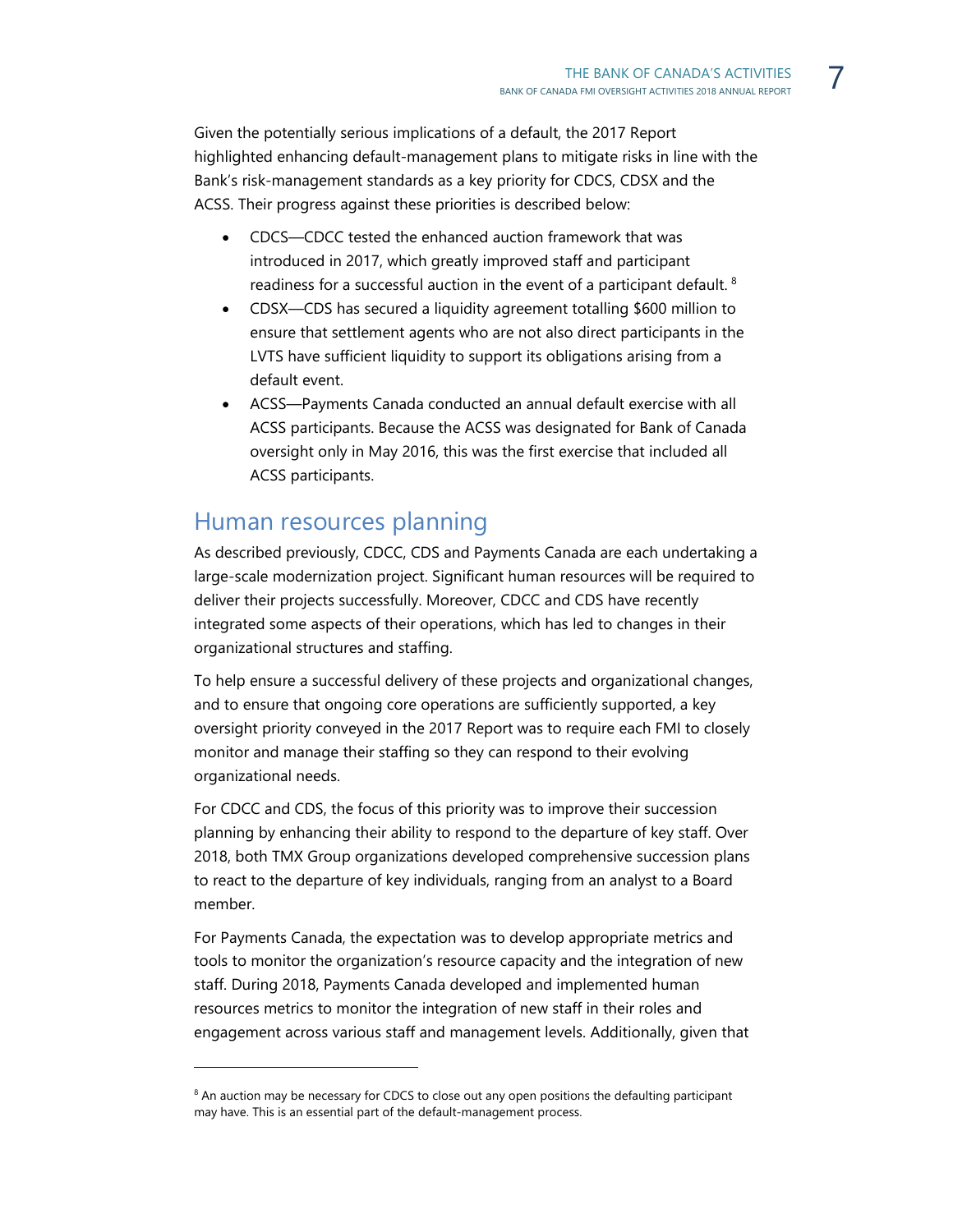a significant increase in capacity was put in place in 2018, Payments Canada conducted a review of its hiring strategy to assess whether its resources met its organizational requirements.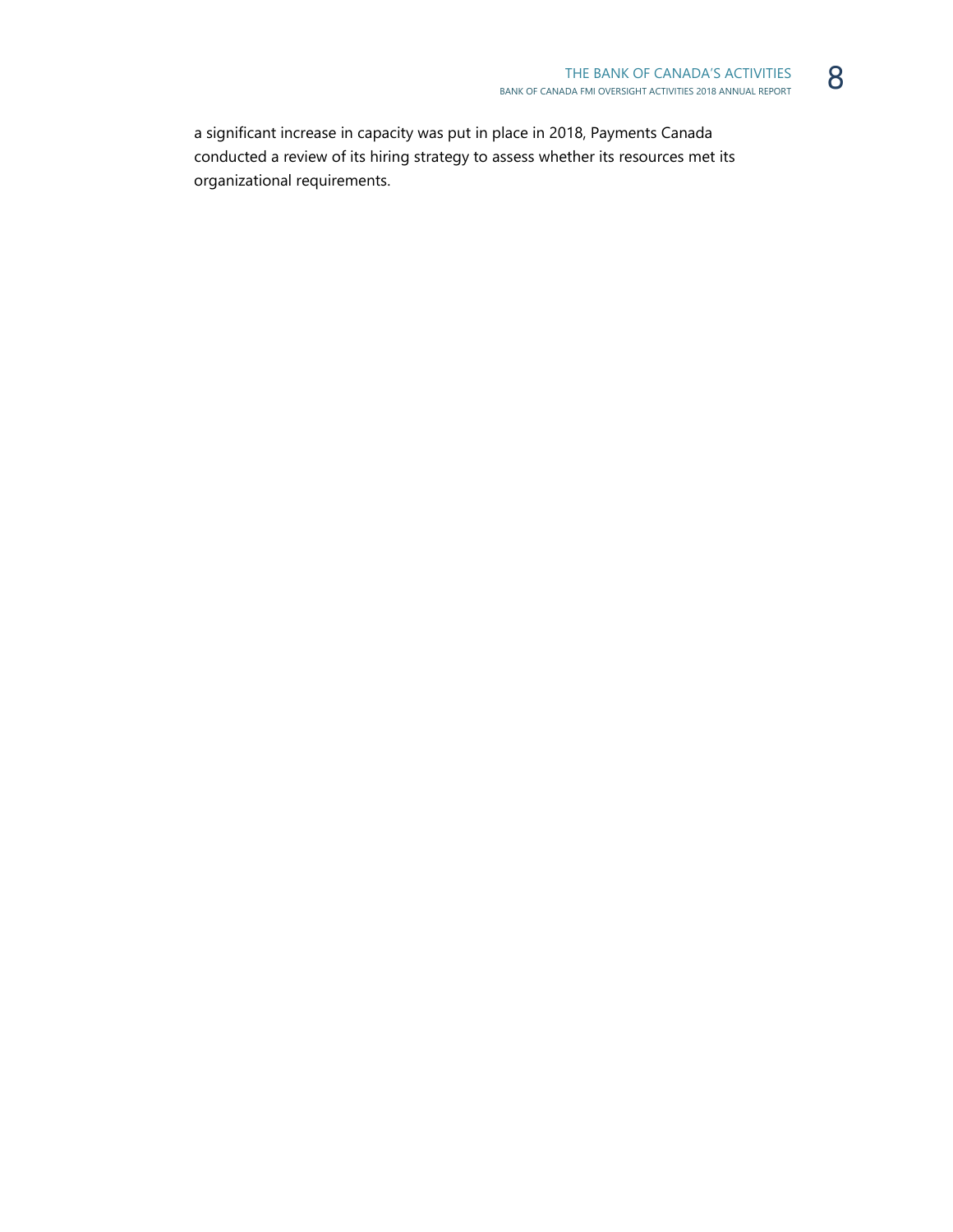# <span id="page-11-0"></span>2019 key oversight priorities for FMIs

\_\_\_\_\_\_\_\_\_\_\_\_\_\_\_\_\_\_\_\_\_\_\_\_\_\_\_\_\_\_\_\_\_\_\_\_\_\_\_\_\_\_\_\_\_\_\_\_\_\_\_\_\_\_\_\_\_\_\_\_\_\_\_\_\_\_\_\_\_\_\_

As described above, the Bank is transitioning to a more focused in-depth oversight framework using core assurance reviews. To complement the Bank's ongoing oversight activities that cover the Bank's risk-management standards, multiple core assurance reviews that focus on key risk areas will be conducted each year. An assessment of each key risk area will be completed over a threeyear cycle.

Going forward, the priorities related to FMIs operated by Payments Canada will be set in late spring to be addressed in the following 12 months, while FMIs operated by the TMX Group will continue to have their priorities for the following year set in late fall.

The 2018 Report marks a transitional phase. As a result of the approach and the differences in timing for the review of FMIs, the oversight priorities for 2019 highlighted in this document primarily relate to the TMX Group. It also includes oversight priorities for foreign-domiciled FMIs. The 2019 Report will provide more balance of the oversight expectations for all FMIs.

The priorities for 2019 are as follows:

- Modernization projects
- Liquidity risk management
- Model risk management
- CLSNow
- Risk management of SwapClear

In 2019, the Bank will be conducting core assurance reviews for each of the domestic designated FMIs on the following topics:

- Business, custody and investment risk
- Cyber security

In addition, Payments Canada's systems will undergo a liquidity risk core assurance review while the TMX Group will undergo a review of its defaultmanagement procedures.

A core assurance review on default management was conducted at the end of 2018 for Payments Canada. The results of this review will help form riskmanagement priorities for Payments Canada in 2019–20.

#### <span id="page-11-1"></span>Modernization projects

Throughout 2019, Payments Canada and the TMX Group are expected to continue their respective modernization projects. For Payments Canada, this will involve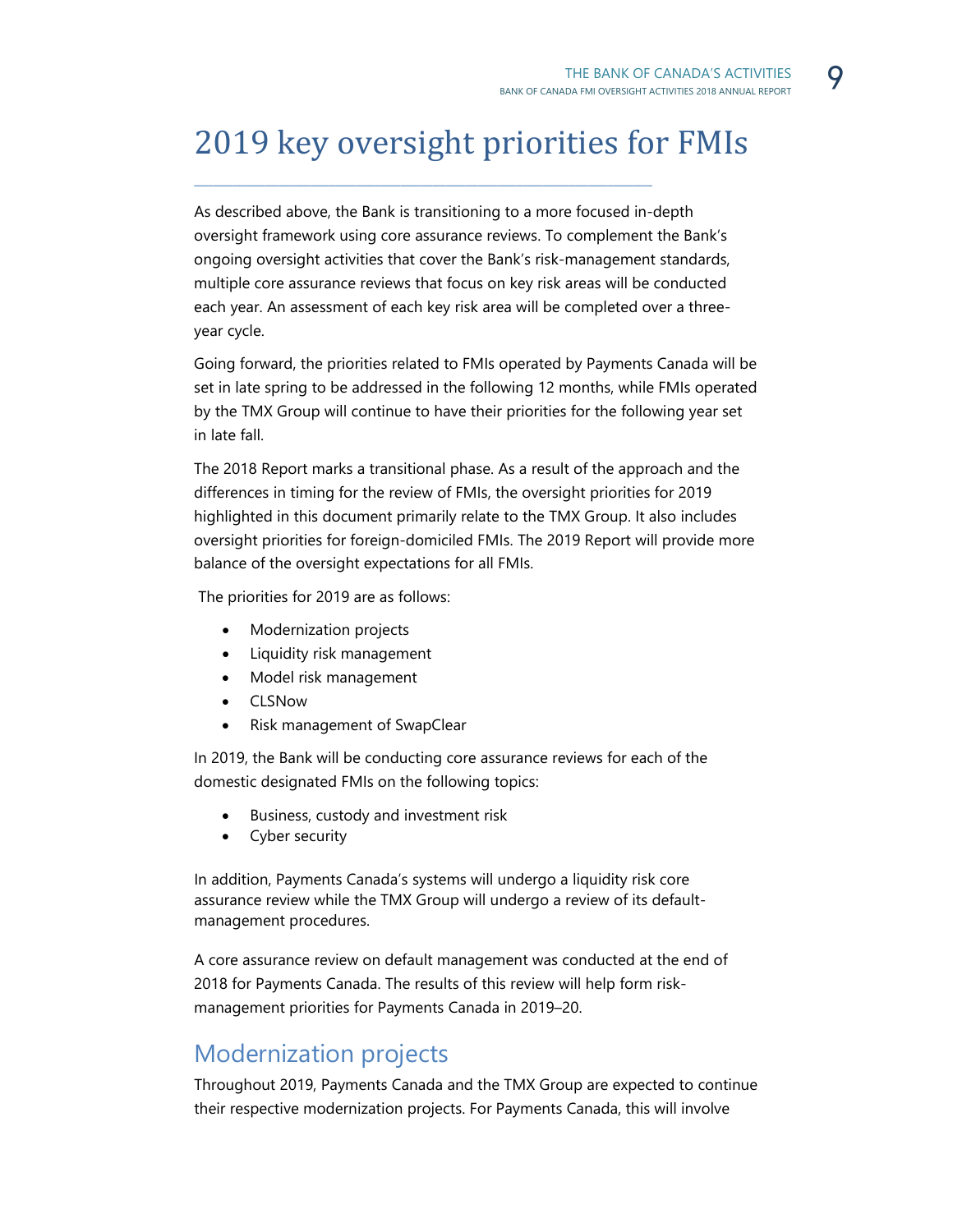transitioning some core aspects of the project from the design stages to the initial development phase. Given the project's critical importance and complexity, Payments Canada is working closely with the Bank to ensure the systems are compliant with the Bank's risk-management standards. [9](#page-12-1)

For the TMX Group modernization initiative, key milestones in 2019 will include CDCC launching a new risk-management system and CDS consulting industry on plans for a new clearing and depository system for CDSX.

#### <span id="page-12-0"></span>Liquidity risk management

In 2018, CDS increased its prefunded liquidity coverage for its central counterparty (CCP) services, Continuous Net Settlement (CNS) and New York Link (NYL), according to liquidity needs under normal market conditions for Cover 1. While these were significant steps in improving liquidity risk management, further work is needed to meet PFMI expectations. PFMI require prefunded liquidity to be sized according to exposures of the participant that generates the largest obligations following a default, under stressed conditions.

Under stressed conditions, CDS's liquidity requirements rise significantly, particularly for the CNS service. This is driven by triple witching (TW) market activity, which occurs every three months and leads to increased equity settlement.<sup>[10](#page-12-2)</sup>

In 2018, CDS developed a plan to collect cash from participants, to be invested into reverse repurchase (repo) transactions, as a means of supplementing its current liquidity coverage during TW periods. This cash would be collected only from participants who create exposures beyond the current liquidity facility (i.e., participants engaged in TW activity).

In 2019, the Bank expects CDS to engage with potential reverse repo counterparties, make changes to the relevant rules and policies, and complete the board and regulatory approval process.

In the longer term, CDS is also expected to adjust the CNS settlement model so that it can achieve same-day settlement of payment obligations in the event of a participant default and work toward a revised operational settlement model that can facilitate this.

<span id="page-12-1"></span><sup>&</sup>lt;sup>9</sup> For further details on Payments Canada's modernization plans, see its **Modernization Delivery** Roadmap.<br><sup>10</sup> TW occurs when the contracts for index futures, index options and stock options all expire on the

<span id="page-12-2"></span>same day. This occurs four times a year, specifically on the third Friday of March, June, September and December. Several (but not all) CCP participants have significantly increased volumes of activity and, in particular, more outstanding equity positions submitted for settlement in the CCP due to their trading behaviour associated with TW.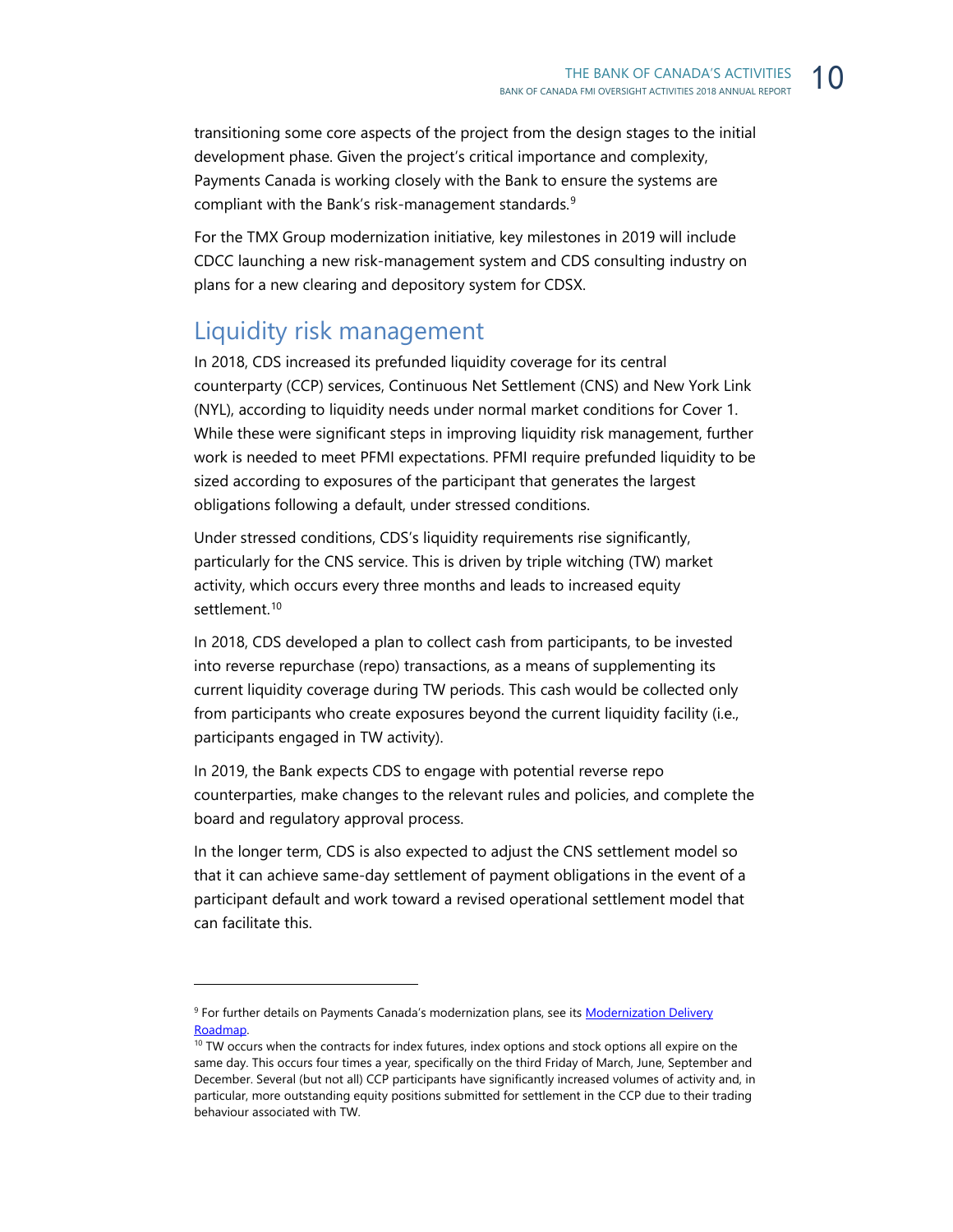#### <span id="page-13-0"></span>Model risk management

Model risk management (MRM) involves confirming and testing the validity of a model's underlying assumptions and parameters, theoretical underpinnings and empirical results. In recent years, the TMX Group drafted and began implementing MRM policies at its designated FMIs.

CDCC has made significant progress since formalizing its MRM practices in a comprehensive framework in 2017. In 2019, CDCC is expected to fully implement its MRM policy and conduct ongoing validation and risk-based model vetting. To complete this model vetting, CDCC and CDS have developed an independent model vetting function under Internal Audit.

CDS has made less progress on implementing its MRM policy and is in the process of leveraging the work completed by CDCC to ensure a consistent and comprehensive application of sound risk-management practices for models across the two systems. For 2019, the Bank expects CDS to make significant progress toward implementing its MRM policy and enhance its governance processes to strengthen the effectiveness of its MRM. CDS has confirmed this will be a key priority in 2019.

#### <span id="page-13-1"></span>CLSNow

Same-day foreign exchange transactions that occur outside the multilateral netting mechanism of CLSSettlement are generally settled directly between financial institutions, which introduces settlement risk. The exception is the Americas same-day settlement (SDS) service, which provides a payment-versuspayment (PvP) solution for the USD/CAD market. This service settles same-day USD/CAD transactions once a day on a multilateral net basis but has proven to be a difficult solution to expand across different time zones.

In 2019, CLS plans to launch CLSNow, a new service that will provide bilateral trade-by-trade PvP settlement of same-day foreign exchange transactions throughout the day. CLSNow will thereby expand the possibility to securely settle same-day transactions beyond North America. The currencies the new service will initially include are the US dollar, euro, pound sterling, Swiss franc and the Canadian dollar.

#### <span id="page-13-2"></span>Risk management of SwapClear

Through the LCH Global College process, the Bank will continue to focus its oversight efforts to ensure that the FMI's risk-management frameworks meet global standards and supports Canadian participation in the SwapClear service. This includes assessing any significant changes arising from LCH's introduction of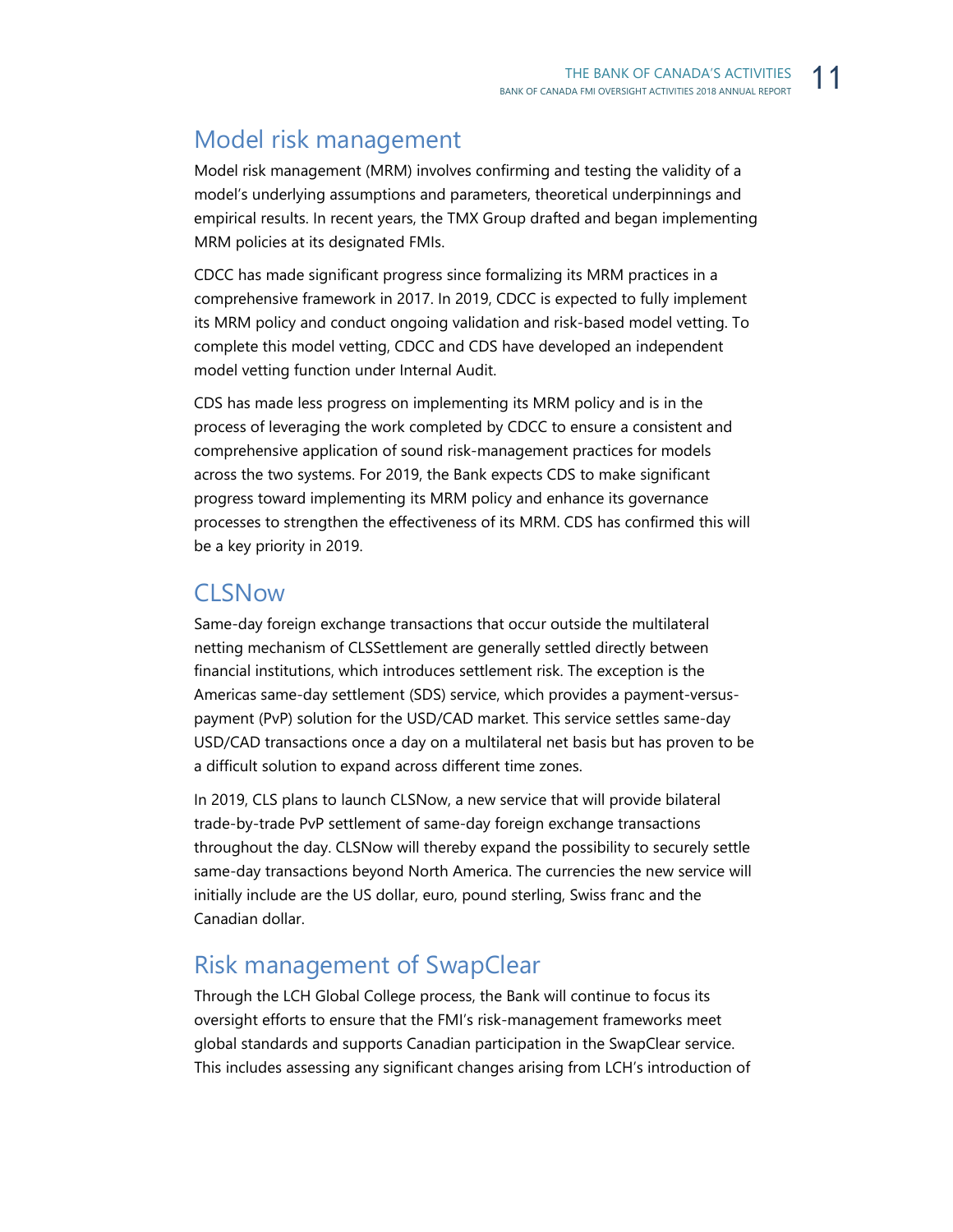new products. The Bank will also continue to closely monitor LCH's planning surrounding the withdrawal of the United Kingdom from the European Union.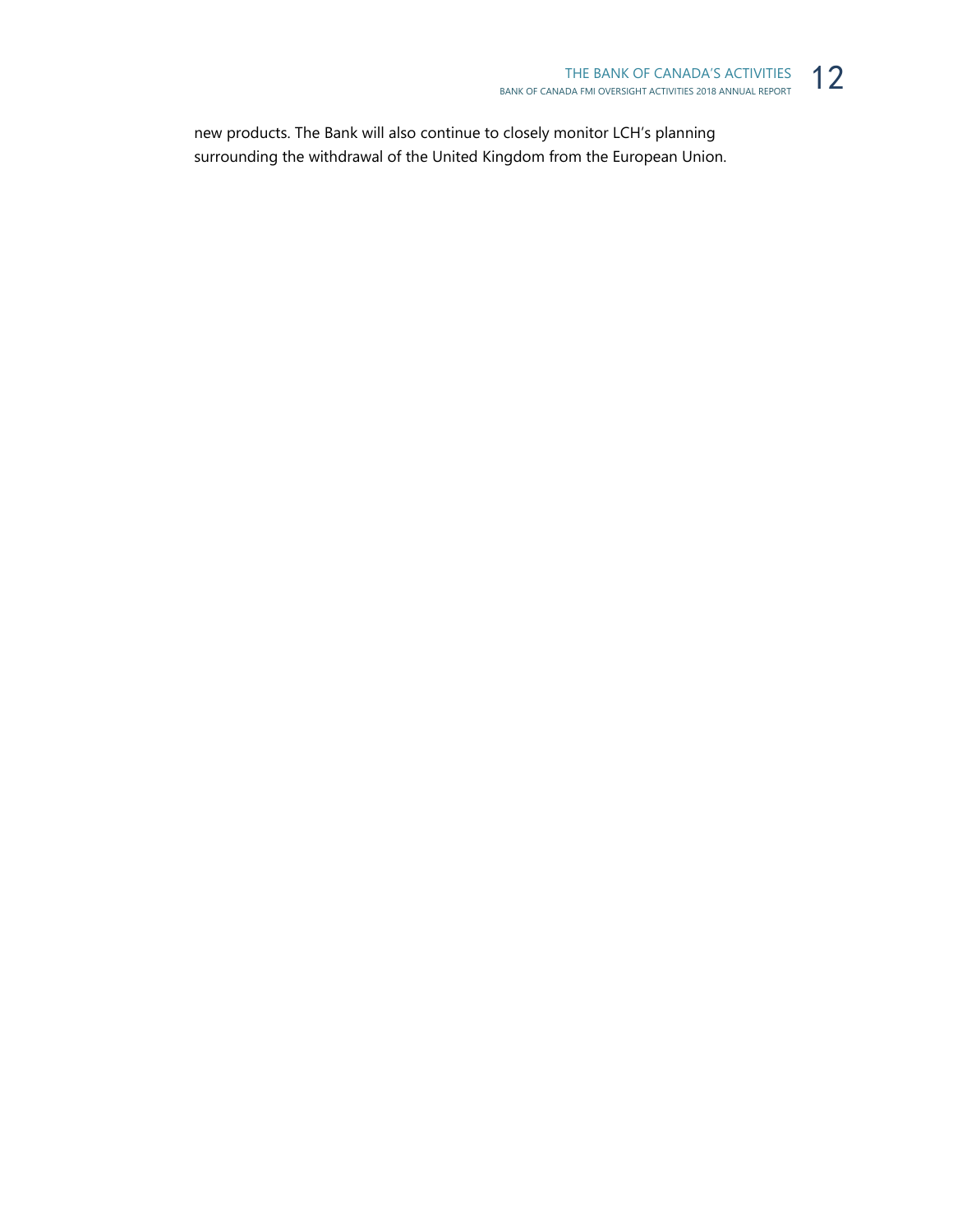# <span id="page-15-0"></span>Bank of Canada activities

In addition to ongoing monitoring of the risk-management practices of designated FMIs, the Bank is involved in several other activities related to its oversight mandate. These activities are described in this section as follows:

\_\_\_\_\_\_\_\_\_\_\_\_\_\_\_\_\_\_\_\_\_\_\_\_\_\_\_\_\_\_\_\_\_\_\_\_\_\_\_\_\_\_\_\_\_\_\_\_\_\_\_\_\_\_\_\_\_\_\_\_\_\_\_\_\_\_\_\_\_\_\_

- Introducing an FMI resolution regime in Canada
- Reviewing the potential for designating the RTR
- Contributing to international regulatory efforts
- Supporting international organizations in reviewing Canada's policy frameworks
- Researching and monitoring trends in the FMI landscape

#### <span id="page-15-1"></span>Introducing an FMI resolution regime in Canada

The Bank's oversight activities promote the stability of the Canadian financial system. Despite these efforts, there is potential that an FMI could face circumstances so severe that it is unable to continue providing its critical functions to the financial system. To address such an unlikely scenario, the Bank and financial sector authorities have worked diligently over the past few years to develop a resolution regime for domestic designated FMIs that will help support the critical services of an FMI, promote financial stability and minimize the potential exposure of public funds to loss. [11](#page-15-2) This regime would provide the Bank with the powers and tools necessary to place an FMI into resolution, take control of it and take resolution actions.

As part of the 2017 federal budget, the Government of Canada proposed legislative amendments to the PCSA that allow for the implementation of a resolution regime for domestic designated FMIs. These amendments would also appoint the Bank as Canada's FMI resolution authority. Providing the Bank with these new powers is consistent with the scope of the resolution powers recommended by the Financial Stability Board's (FSB's) Key Attributes for Effective Resolution Regimes for Financial Institutions.

In June 2018, these [amendments](https://laws-lois.justice.gc.ca/eng/acts/P-4.4/nifnev.html) (through Bill C-74) received Royal Assent. Work is now underway to complete the regulations required for the resolution regime to come into effect, which is expected in the second half of 2019.

Over 2019, the Bank will begin to operationalize the resolution regime. FMI resolution guidance will be published to inform FMIs and their participants about

<span id="page-15-2"></span><sup>&</sup>lt;sup>11</sup> E. Woodman, L. Chung and N. Chande. "Establishing a Resolution Regime for Canada's Financial [Market Infrastructures," Bank of Canada](https://www.bankofcanada.ca/wp-content/uploads/2018/06/fsr-june2018.pdf) *Financial System Review* (June 2018): 25–35.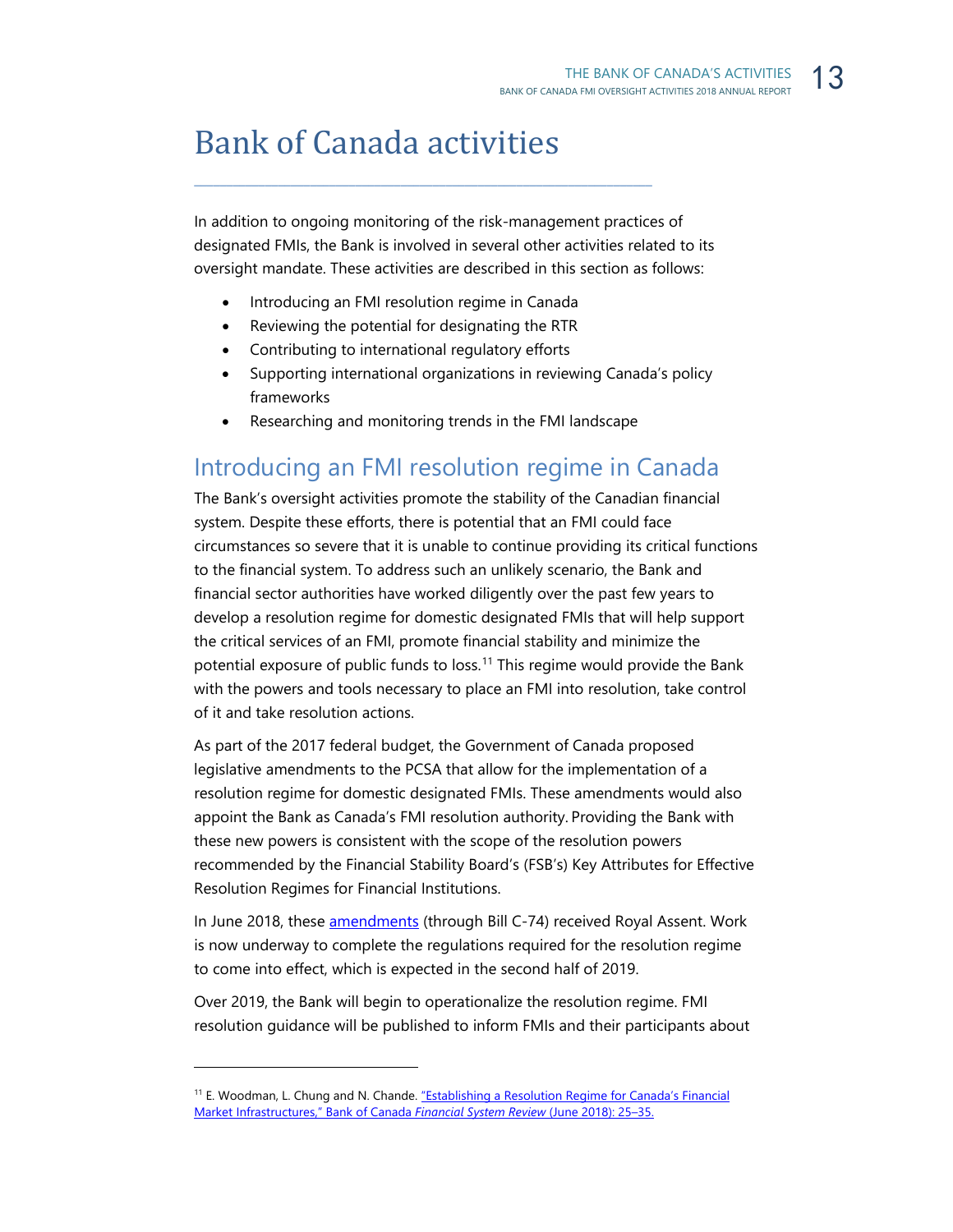how the Bank would expect to act on its resolution powers and carry out its new mandate as the resolution authority for FMIs. Moreover, the Bank will establish a federal FMI resolution committee, which will be chaired by the Governor and include senior officials from the Department of Finance Canada, the Office of the Superintendent of Financial Institutions (OSFI) and the Canada Deposit Insurance Corporation (CDIC).

Resolution plans will also begin to be developed for some domestic designated FMIs, and this work will continue beyond 2019. In addition, certain policies and procedures necessary to operationalize the regime within the Bank will also be developed, which will enable the Bank to effectively resolve an FMI.

#### <span id="page-16-0"></span>Reviewing the potential for designating the RTR

Under the PCSA, the Governor has formal responsibility for the designation and oversight of clearing and settlement systems that have the potential to pose systemic risk or payments system risk.<sup>[12](#page-16-2)</sup> Each year, the Bank also monitors whether any changes, new information or developments would require the Bank to designate new or existing systems for Bank of Canada oversight.

The Bank will review the design of the RTR and its potential to pose payments system risk. This process will leverage the Criteria and Risk-Management [Standards for Prominent Payment Systems](https://www.bankofcanada.ca/wp-content/uploads/2016/02/criteria-risk-management-standards.pdf) as a set of criteria for its assessment. Given that the RTR will be introduced as a new system that is expected to clear and settle significant retail payment volumes, the Bank expects to designate the RTR as a prominent payment system.

#### <span id="page-16-1"></span>Contributing to international regulatory efforts

The Bank supports the work of the G7 and the G20 and participates on other international committees, including the FSB and the CPMI-IOSCO, which seek to develop, promote and uphold international risk-management standards for systemically important FMIs. Discussions at these forums and any resulting international guidance help to shape the risk-management standards that the Bank maintains for Canada's designated FMIs.

Throughout 2018, the Bank contributed to the development of two G7 publications that offer guidance on strengthening cyber resilience in the financial sector.

The [G-7 Fundamental Elements for Third Party Cyber Risk Management in the](https://www.fin.gc.ca/activty/G7/pdf/G7-cyber-risk-management-gestion-risques-cybernetiques-eng.pdf)  [Financial Sector](https://www.fin.gc.ca/activty/G7/pdf/G7-cyber-risk-management-gestion-risques-cybernetiques-eng.pdf) provides financial entities with a risk-based framework for

<span id="page-16-2"></span> $12$  The Governor of the Bank of Canada must be of the opinion that the clearing and settlement system could be operated in a manner that poses a systemic risk or payments system risk, and the Minister of Finance must be of the opinion that it is in the public interest to designate the system.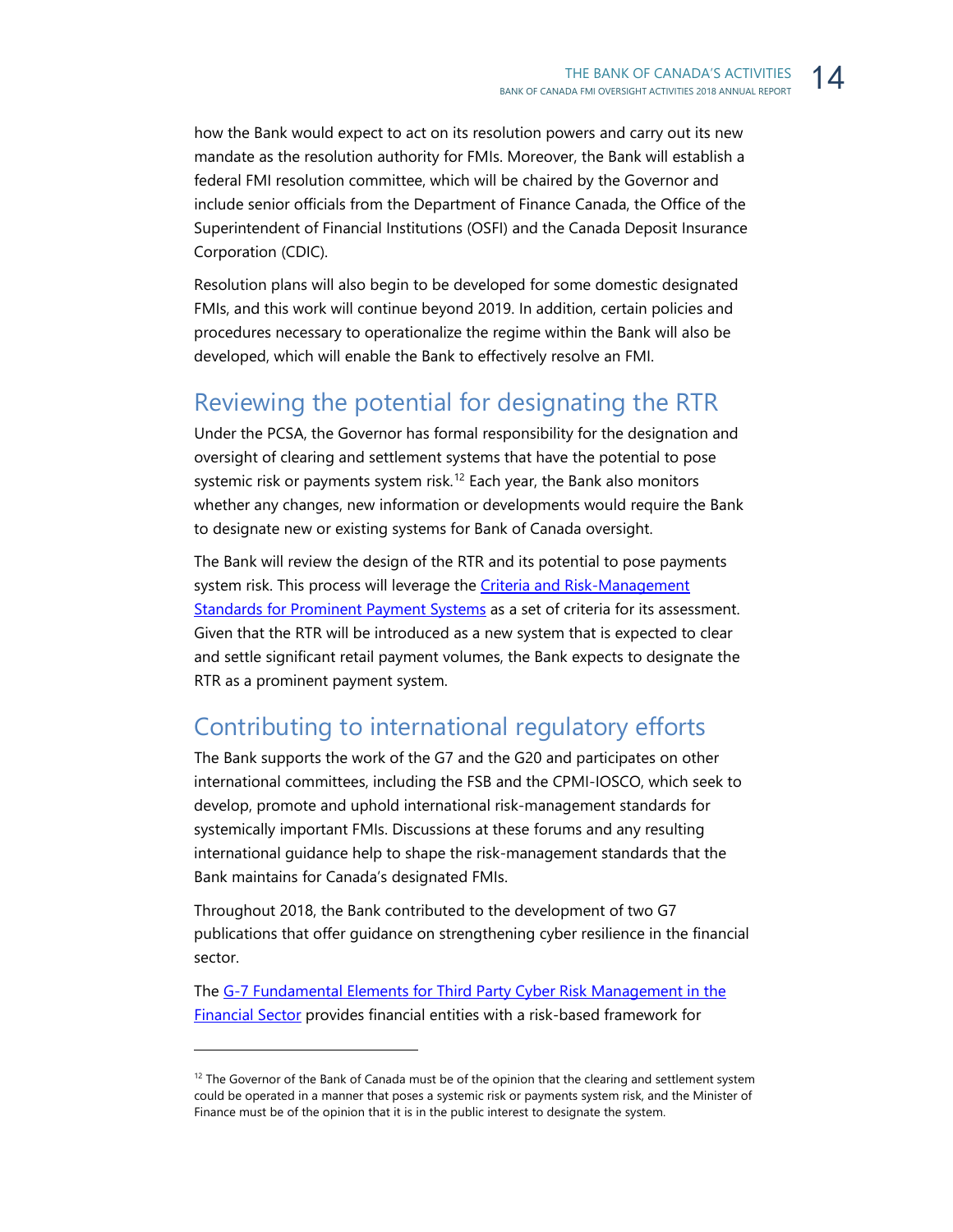managing cyber risk from third parties. It also contains guidance for authorities to inform their policy work and supervisory activity related to third-party cyber security risks.

To enhance resilience against cyber attacks, the G7 also published the G-7 [Fundamental Elements for Threat-Led Penetration Testing.](https://www.fin.gc.ca/activty/G7/pdf/G7-penetration-testing-tests-penetration-eng.pdf) This document provides financial entities with a guide to assess their resilience against malicious cyber incidents through simulation of the tactics of real-life threat actors. It also provides a guide for authorities designing threat-led penetration testing regimes within their jurisdictions.

The Bank also supports international work on CCP resolution undertaken through the FSB in co-operation with CPMI-IOSCO. In July 2017, the FSB adopted [Guidance on Central Counterparty Resolution and Resolution Planning](http://www.fsb.org/2017/07/guidance-on-central-counterparty-resolution-and-resolution-planning-2/) to assist authorities in their resolution planning for CCPs. As a follow-up to this work, in November 2018 the FSB published a consultation paper entitled **Financial** [Resources to Support CCP Resolution and the Treatment of CCP Equity in](http://www.fsb.org/wp-content/uploads/P151118-2.pdf)  [Resolution.](http://www.fsb.org/wp-content/uploads/P151118-2.pdf) The responses to the consultation, in conjunction with the experience of authorities in evaluating financial resources, will inform the development of further guidance on this topic by the end of 2020.

Oversight staff also contributed to work at the CPMI-IOSCO, including a report on [cross-border retail payments](https://www.bis.org/cpmi/publ/d173.htm) that was released in February 2018. This report sets out a holistic view of cross-border retail payments to analyze the market and identify challenges by drawing on a survey of almost 100 established and innovative providers of cross-border retail payment services. Additionally, oversight staff have been actively involved in an initiative to identify areas of good practice for CCP default-management auctions.<sup>[13](#page-17-1)</sup> This work will continue through 2019, with the release of a discussion paper expected mid-year.

### <span id="page-17-0"></span>Supporting international organizations in reviewing Canada's policy frameworks

The Bank also helps facilitate international organizations, including the CPMI-IOSCO and the International Monetary Fund (IMF), to review Canada's financial sector policy frameworks. Two major assessments that the Bank helped facilitate throughout 2018 include the CPMI-IOSCO level 2 assessment of the PFMI and the IMF Financial Sector Assessment Program (FSAP).

Through a peer-review implementation-monitoring program, the CPMI-IOSCO monitors its **members'** implementation of the PFMI. This program has three levels

<span id="page-17-1"></span><sup>&</sup>lt;sup>13</sup> More information is provided in th[e welcome remarks](https://www.bis.org/review/r181115a.htm) of the Chair of the CPMI at the Economics of Payments IX conference in Basel (November 2018).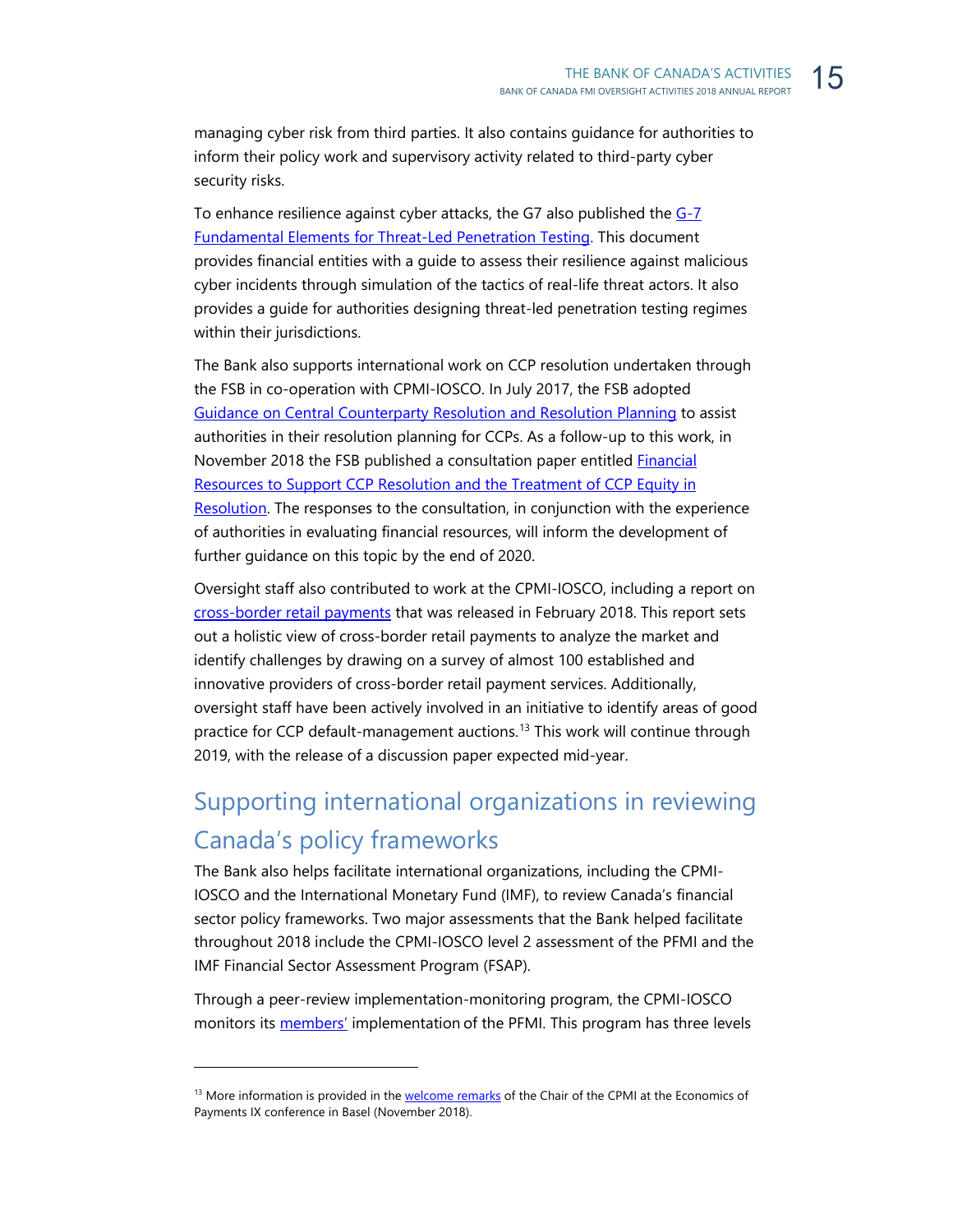of assessment, ranging from verifying that required policies have been implemented to evaluating the compliance of an FMI's practices with the PFMI.

In 2018, the CPMI-IOSCO completed a [level 2 assessment,](https://www.bis.org/cpmi/publ/d180.pdf) which evaluated the consistency of Canada's policy framework with the PFMI.

In Canada, this framework includes the Bank's risk-management standards and the joint supplementary guidance that was developed by the Bank and the CSA.<sup>[14](#page-18-1)</sup> Overall, the assessment team concluded that the policy framework in Canada had been implemented in a complete and consistent manner for all but one of the principles (Principle  $7$  – liquidity risk).<sup>[15](#page-18-2)</sup>

The Bank and CSA have acknowledged the findings from the CPMI-IOSCO assessment. To address these findings, the Bank and CSA have revised the joint supplementary guidance following a holistic review. The updated guidance is in the process of being approved and will be published in 2019.

The IMF is currently conducting its third assessment of Canada under FSAP. The IMF FSAP consists of a comprehensive and in-depth analysis of a country's financial sector to assess

• the resilience of the financial sector,

-

- the quality of the country's regulatory and supervisory framework, and
- the ability of authorities to respond effectively in case of systemic stress.

The current assessment includes a review of Canada's systemically important FMIs against international standards.

The Bank, other major financial sector authorities (such as the Department of Finance Canada and provincial regulators) and FMI operators in Canada have been highly involved in supporting the IMF during its assessment. Results of the assessment are expected to be available in 2019 through the forthcoming publication of the IMF's Financial System Stability Assessment.

## <span id="page-18-0"></span>Researching and monitoring trends in the FMI landscape

The Bank's oversight activities include research into areas of FMI risk management and financial stability.

<span id="page-18-1"></span><sup>&</sup>lt;sup>14</sup> The Supplementary Guidance is additional context and clarity on certain aspects of these new standards in the Canadian context. For more details on the scope of the assessment, see th[e CPMI-](https://www.bis.org/cpmi/publ/d180.pdf)IOSCO Level 2 assessment for Canada.<br><sup>15</sup> While the assessment team provided other minor observations, none was considered to represent

<span id="page-18-2"></span>material deviations from the PFMI.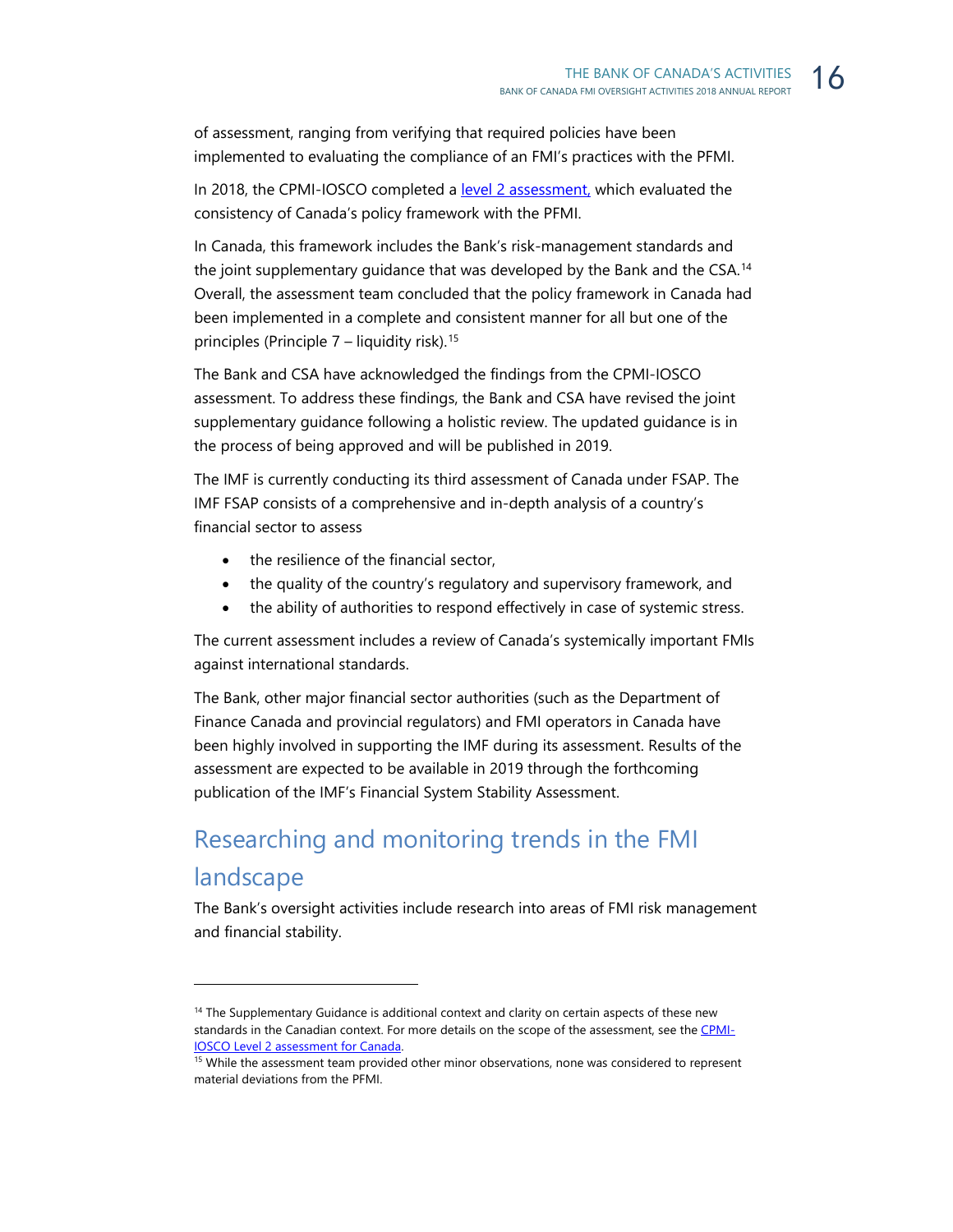In 2018, oversight staff published research on margin procyclicality at CCPs, which is a risk many jurisdictions view as a potential threat to financial stability.<sup>[16](#page-19-0)</sup> The paper examines how margin procyclicality may be safely reduced at CCPs and describes the factors that would affect incentives for central clearing under less procyclical margins. A key finding is that less procyclical margins pose a trade-off between collateral cost and risk-sharing. Following this, an increase in risk-sharing can invite moral hazard and create incentives to reduce trading. Nonetheless, proper bank regulation would be instrumental for curbing such moral hazard incentives.

To help inform work on payments modernization, oversight staff conducted research to estimate the potential exposures and netting benefits from merging retail and wholesale payments and conducting multiple intraday settlements.<sup>17</sup> The results demonstrate that credit risk exposures faced by participants in the system are largely dependent on their relative activity in the retail and wholesale payment systems.

In 2018, the Bank continued to further its research on the potential benefits of distributed ledger technology (DLT), focusing on its application in securities settlement and cross-border payments.

Building on the results of Jasper Phase II, a third phase was introduced to broaden the DLT ecosystem beyond wholesale interbank payments to include securities settlement for TSX-listed equities.<sup>[18](#page-19-2)</sup> The project was commissioned by Payments Canada, the TMX Group and the Bank of Canada in collaboration with partners Accenture and R3. The Jasper Phase III findings suggested that while DLT shows promise to deliver efficiency improvements, the ledger may need a much larger scope of coverage to realize these benefits.

The Bank also contributed to the report "Cross-Border Interbank Payments and Settlements" along with the Monetary Authority of Singapore, the Bank of England and a group of commercial banks.<sup>[19](#page-19-3)</sup> This report investigates proposals for new and more efficient models for processing cross-border transactions by examining the existing challenges and frictions. The overall conclusion of the report is that current cross-border initiatives underway would represent only modest improvements to the challenges that are faced today. To more fully

<span id="page-19-0"></span><sup>16</sup> R. Raykov, ["Reducing Margin Procyclicality at Central Counterparties,"](https://www.risk.net/journal-of-financial-market-infrastructures/6226396/reducing-margin-procyclicality-at-central-counterparties) *Journal of Financial Market [Infrastructures](https://www.risk.net/journal-of-financial-market-infrastructures/6226396/reducing-margin-procyclicality-at-central-counterparties)* 7, no. 2 (December 2018): 43–59.

<span id="page-19-1"></span><sup>&</sup>lt;sup>17</sup> H. Pérez Saiz, S. Untawala and G. Xerri, "A Calibrated Model of Intraday Settlement," Bank of Canada Staff Discussion Paper [N](https://www.bankofcanada.ca/2018/01/staff-discussion-paper-2018-3/)o. 2018-3 (January 2018).<br><sup>18</sup> Bank of Canada, TMX Group, Payments Canada, Accenture and R3, *Jasper Phase III—Securities* 

<span id="page-19-2"></span>*[Settlement Using Distributed Ledger Technology](https://www.payments.ca/sites/default/files/jasper_phase_iii_whitepaper_final_0.pdf)* (October 2018).

<span id="page-19-3"></span><sup>19</sup> Bank of Canada, Bank of England and Monetary Authority of Singapore, *[Cross-Border Interbank](http://www.mas.gov.sg/%7E/media/ProjectUbin/Cross%20Border%20Interbank%20Payments%20and%20Settlements.pdf)*  [Payments and Settlements—Emerging Opportunities for Digital Transformation](http://www.mas.gov.sg/%7E/media/ProjectUbin/Cross%20Border%20Interbank%20Payments%20and%20Settlements.pdf) (November 2018).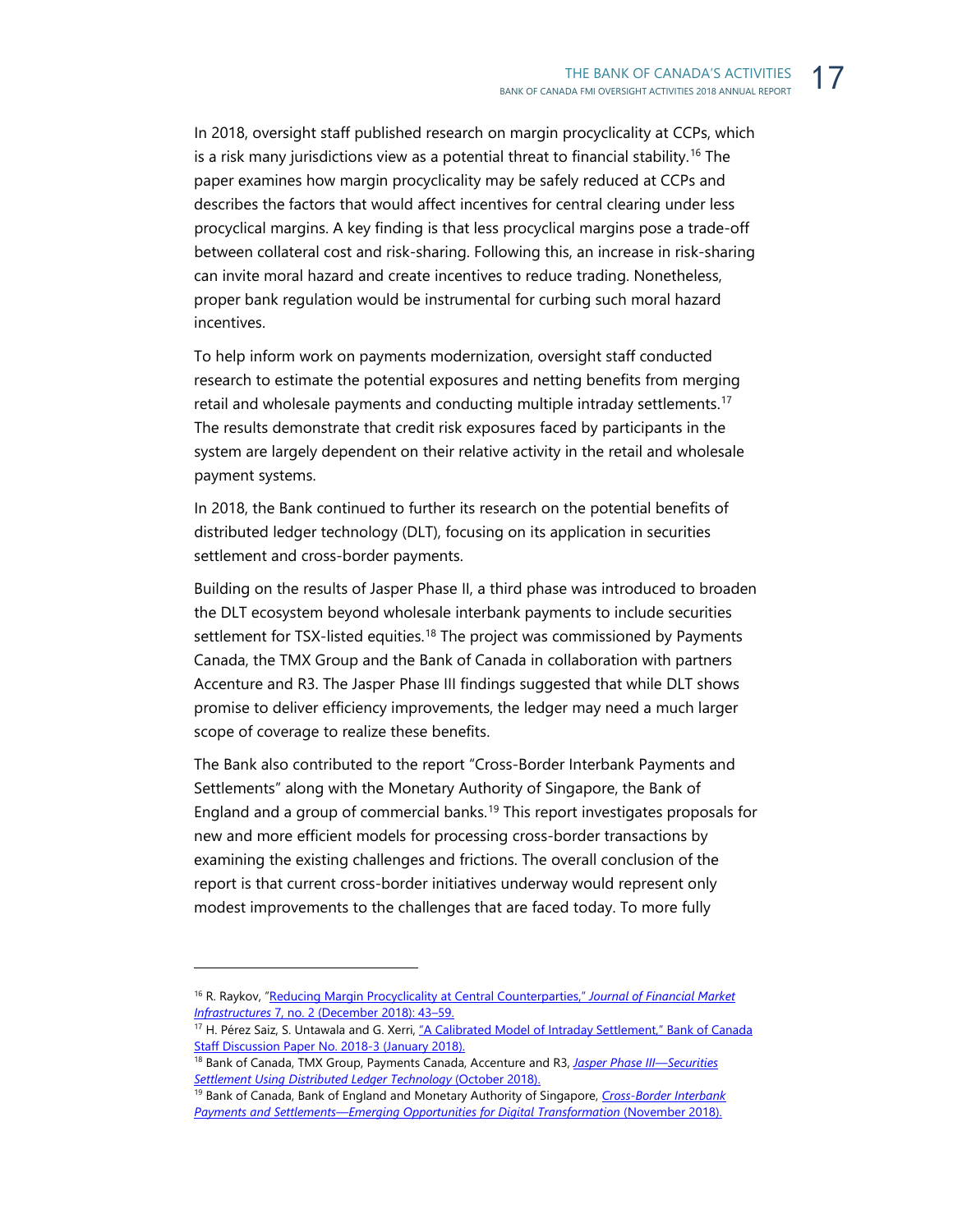address these challenges, there may need to be a fundamental paradigm shift, including changes to technology platforms, regulation and governance.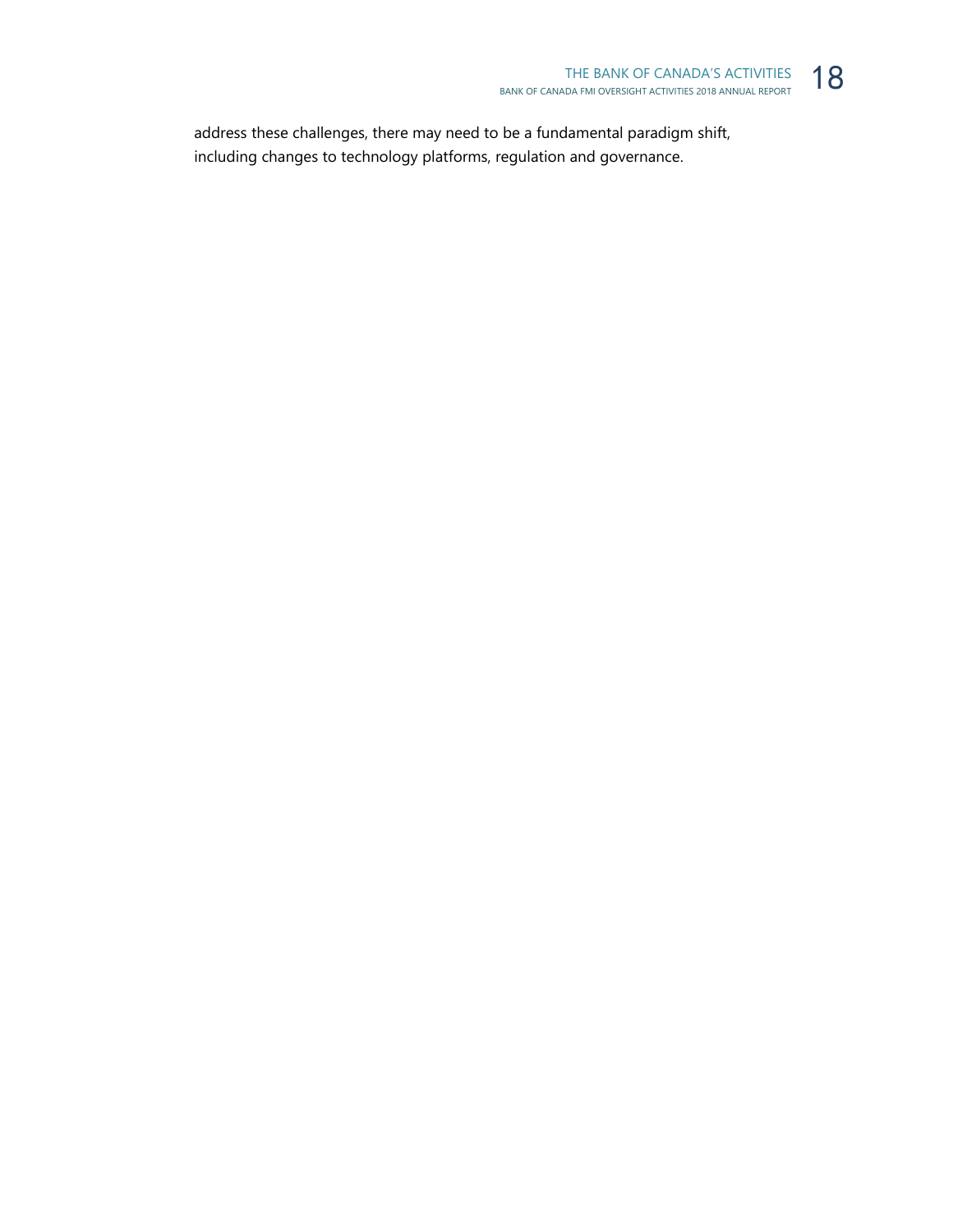# <span id="page-21-0"></span>Appendix 1 | Overview of Designated Financial Market Infrastructures

\_\_\_\_\_\_\_\_\_\_\_\_\_\_\_\_\_\_\_\_\_\_\_\_\_\_\_\_\_\_\_\_\_\_\_\_\_\_\_\_\_\_\_\_\_\_\_\_\_\_\_\_\_\_\_\_\_\_\_\_\_\_\_\_\_\_\_\_\_\_\_\_\_\_\_\_\_\_\_\_\_\_\_\_\_\_\_\_\_\_\_\_\_\_\_\_\_\_\_\_\_\_\_\_\_\_

### LVTS (Payment System | Designated Systemic FMI 1999)

*The Large Value Transfer System (LVTS) is a Canadian electronic funds-transfer system operated by Payments Canada that settles large-value and time-critical Canadian-dollar payments.*

| <b>Measure</b>                   | 2016          | 2017          | 2018          |
|----------------------------------|---------------|---------------|---------------|
| Daily average value settled      | \$175 billion | \$173 billion | \$181 billion |
| Daily average volume settled     | 34 thousand   | 36 thousand   | 38 thousand   |
| Daily average collateral pledged | \$38 billion  | \$37 billion  | \$38 billion  |
| Number of direct participants    | 17            | 17            | 17            |

### CDSX (Securities Settlement System, Central Securities Depository, Central Counterparty | Designated Systemic FMI 2003)

*CDSX is a Canadian system operated by the Canadian Depository for Securities Limited (CDS) that consists of a securities settlement system, a central securities depository and a central counterparty service for Canadian exchange-traded and over-the-counter (OTC) equities.*

| <b>Measure</b>                                                                     | 2016           | 2017           | 2018           |
|------------------------------------------------------------------------------------|----------------|----------------|----------------|
| Daily average value of equity and fixed-<br>income securities cleared and settled  | \$493 billion  | \$541 billion  | \$578 billion  |
| Daily average volume of equity and fixed-<br>income securities cleared and settled | 1.8 million    | 1.7 million    | 2.1 million    |
| Average value of securities held at the<br>central securities depository           | \$5.1 trillion | \$5.4 trillion | \$5.2 trillion |
| Number of direct participants                                                      | 97             | 95             | 94             |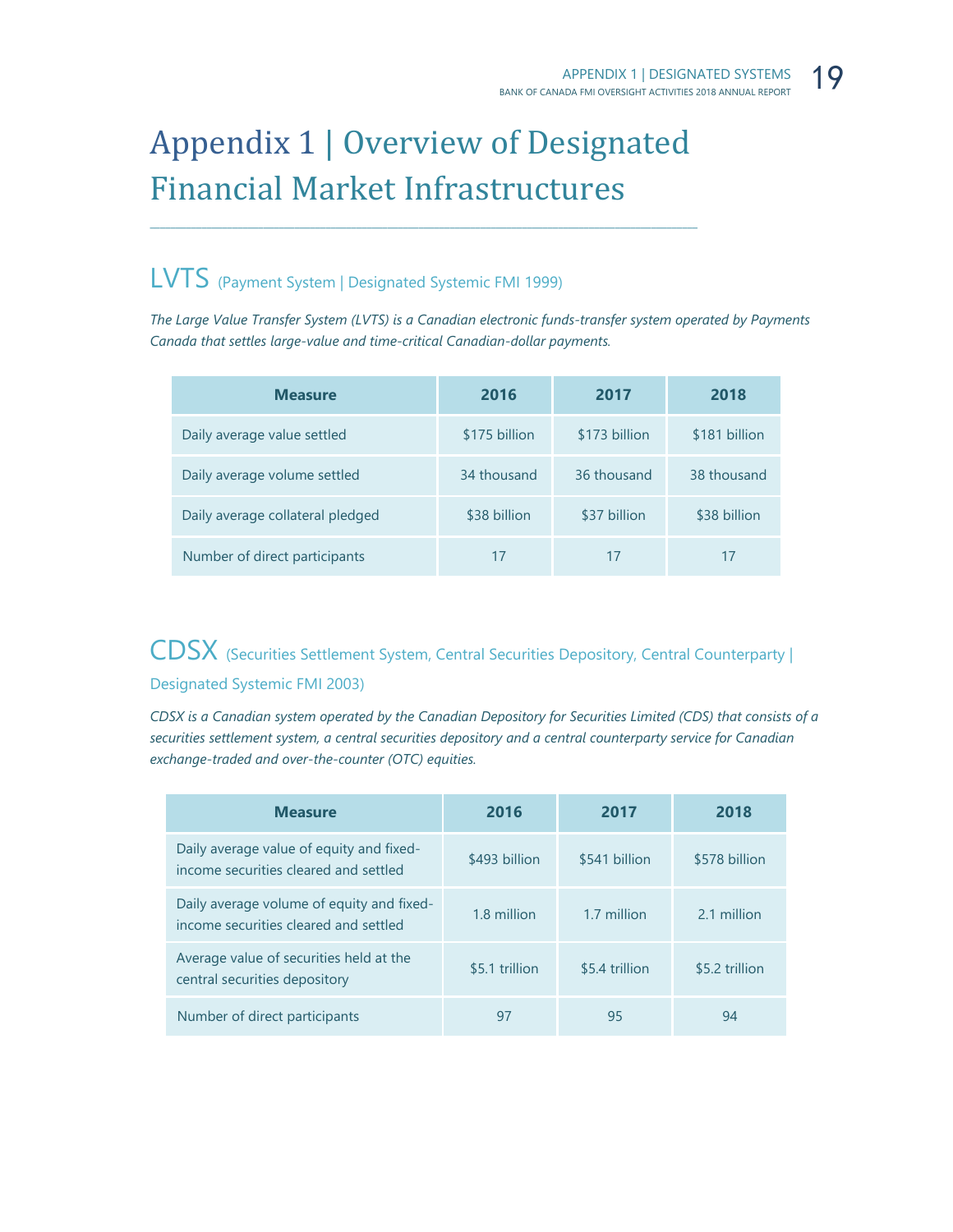# CDCS (Central Counterparty | Designated Systemic FMI 2012)

*The Canadian Derivatives Clearing Service (CDCS) is a Canadian central counterparty operated by the Canadian Derivatives Clearing Corporation (CDCC) that clears transactions in certain fixed-income securities, OTC repurchase agreements (repos), OTC equity derivatives and all derivatives traded on the Montréal Exchange.*

| <b>Measure</b>                                                        | 2016          | 2017           | 2018           |
|-----------------------------------------------------------------------|---------------|----------------|----------------|
| Daily average value of OTC repos cleared                              | \$27 billion  | \$27 billion   | \$28 billion   |
| Daily average notional value cleared<br>(exchange-traded derivatives) | \$121 billion | \$134 billion  | \$139 billion  |
| Daily average notional value cleared (OTC<br>derivatives)             | \$9.7 million | \$13.3 million | \$10.6 million |
| Number of direct participants                                         | 35            | 34             | 38             |

# ACSS (Payment System | Designated Prominent Payment System 2016)

*The Automated Clearing Settlement System (ACSS) is a retail payment system operated by Payments Canada that clears cheques and electronic items, such as pre-authorized debits, direct deposits and Interac debit payments.* 

| <b>Measure</b>                | 2016         | 2017         | 2018         |
|-------------------------------|--------------|--------------|--------------|
| Daily average value settled   | \$26 billion | \$28 billion | \$29 billion |
| Daily average volume settled  | 30 million   | 30 million   | 32 million   |
| Number of direct participants | 12           | 12           | 12           |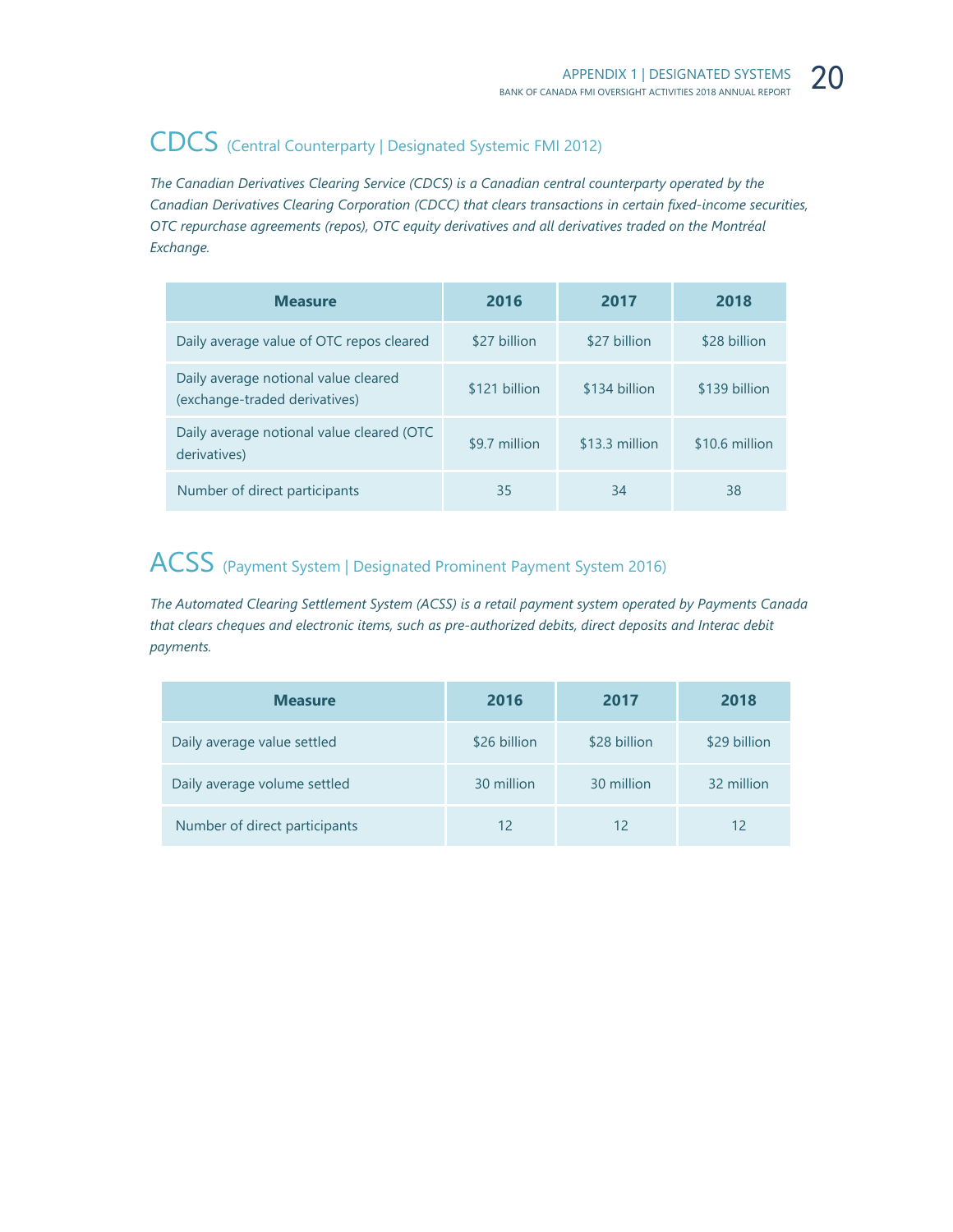# CLS Bank (Payment System | Designated Systemic FMI 2002)

*CLS is a special-service bank that offers the settlement of foreign exchange transactions, including those involving the Canadian dollar.*

| <b>Measure</b>                                                            | 2016              | 2017              | 2018              |
|---------------------------------------------------------------------------|-------------------|-------------------|-------------------|
| Daily average foreign exchange<br>settlement (total)                      | US\$4,820 billion | US\$5,185 billion | US\$5,830 billion |
| Daily average Canadian-dollar foreign<br>exchange settlement <sup>1</sup> | Can\$178 billion  | Can\$199 billion  | Can\$216 billion  |
| Settlement members                                                        | 68                | 69                | 73                |

<sup>1</sup> The methodology for calculating the daily average Canadian-dollar foreign exchange settlement was revised to remove data points equal to zero on Canadian holidays.

### LCH SwapClear (Central Counterparty | Designated Systemic FMI 2013)

*SwapClear is an LCH clearing platform for interest rate swaps and other OTC interest rate derivatives denominated in multiple currencies, including the Canadian dollar*.

| <b>Measure</b>                                                                                         | 2016              | 2017               | 2018 <sup>1</sup>  |
|--------------------------------------------------------------------------------------------------------|-------------------|--------------------|--------------------|
| Notional outstanding OTC interest rate<br>swaps, in all currencies, as at<br>December 31               | US\$252 trillion  | US\$292 trillion   | US\$309 trillion   |
| Notional outstanding OTC interest rate<br>swaps, denominated in Canadian<br>dollars, as at December 31 | Can\$9.6 trillion | Can\$12.1 trillion | Can\$18.4 trillion |
| Number of direct participants                                                                          | 104               | 105                | 109                |

<sup>1</sup> Three new currencies were added for clearing in 2018: the Chinese Yuan, the South Korean Won and the Indian Rupee.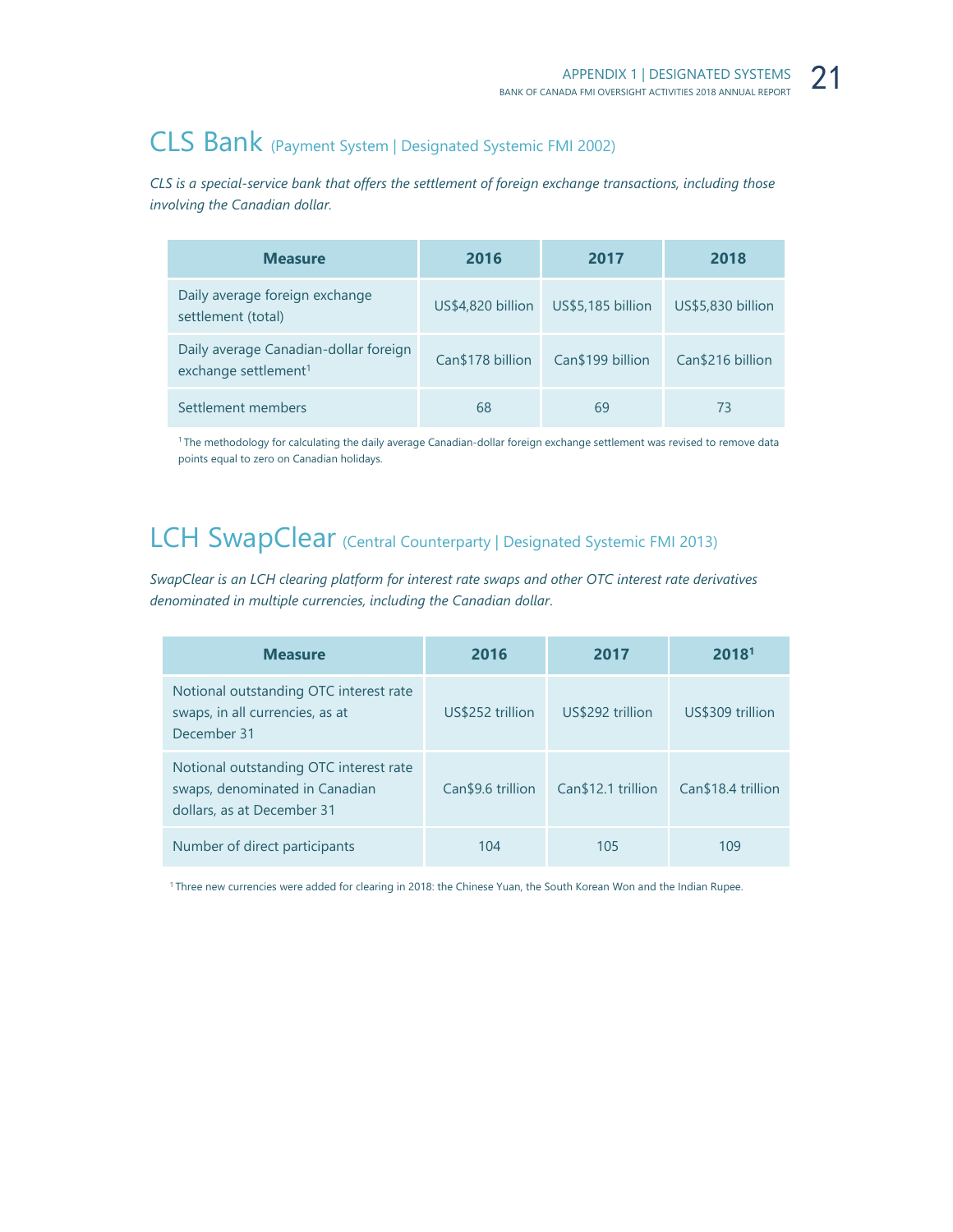# <span id="page-24-0"></span>Appendix 2 | Glossary of Terms

| central counterparty<br>(CCP)                                        | An entity that interposes itself between counterparties to contracts<br>traded in one or more financial markets, becoming the buyer to every<br>seller and the seller to every buyer, thereby ensuring the performance<br>of open contracts.                                                                                                                                                                                                                               |
|----------------------------------------------------------------------|----------------------------------------------------------------------------------------------------------------------------------------------------------------------------------------------------------------------------------------------------------------------------------------------------------------------------------------------------------------------------------------------------------------------------------------------------------------------------|
| central securities<br>depository                                     | An entity that provides securities accounts, central safekeeping services<br>and asset services, which may include the administration of corporate<br>actions and redemptions. A central securities depository plays an<br>important role in helping to ensure the integrity of securities issues<br>(that is, it ensures that securities are not accidentally or fraudulently<br>created or destroyed or their details changed).                                          |
| clearing                                                             | The process of transmitting, reconciling and, in some cases, confirming<br>transactions before settlement, potentially including the netting of<br>transactions and the establishment of final positions for settlement. On<br>occasion, this term is also used (imprecisely) to cover settlement. In the<br>context of futures and options, clearing also refers to the daily<br>balancing of profits and losses and the daily calculation of collateral<br>requirements. |
| collateral                                                           | An asset or third-party commitment that is used by a collateral<br>provider to secure an obligation for a collateral taker.                                                                                                                                                                                                                                                                                                                                                |
| credit risk                                                          | The risk that a counterparty, whether a participant or other entity, will<br>be unable to fully meet its financial obligations when due or at any<br>time in the future.                                                                                                                                                                                                                                                                                                   |
| default                                                              | Generally, an event related to the failure to complete a transfer of<br>funds or securities in accordance with the terms and rules of the<br>system in question.                                                                                                                                                                                                                                                                                                           |
| default-management<br>auction                                        | A default-management auction is one of the tools that a CCP may use<br>to transfer a defaulted participant's positions or subset thereof to a<br>non-defaulting participant, thereby removing the position and risks<br>from the CCP and restoring it to a matched book.                                                                                                                                                                                                   |
| designated system /<br>designated financial<br>market infrastructure | A financial market infrastructure designated under the Payment<br>Clearing and Settlement Act for oversight by the Bank of Canada.                                                                                                                                                                                                                                                                                                                                         |
| financial market<br>infrastructure (FMI)                             | A multilateral system among participating institutions, including the<br>operator of the system, used for the purposes of clearing, settling or<br>recording payments, securities, derivatives or other financial<br>transactions.                                                                                                                                                                                                                                         |
| liquidity risk                                                       | The risk that a counterparty, whether a participant or other entity, will<br>have insufficient funds to meet its financial obligations as and when<br>expected, although it may be able to do so in the future.                                                                                                                                                                                                                                                            |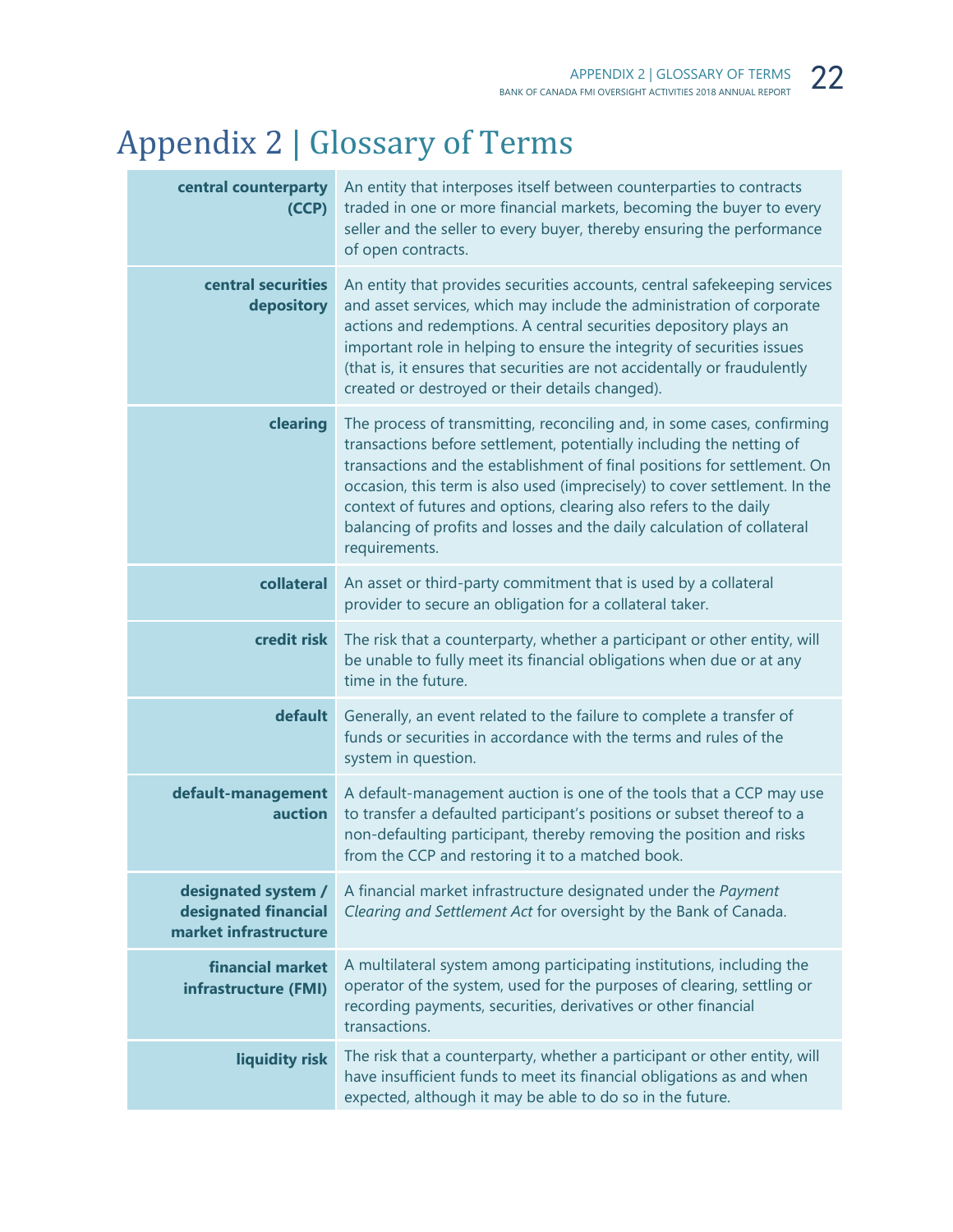| payment system                  | A set of instruments, procedures and rules for the transfer of funds<br>between or among participants. The system includes the participants<br>and the entity operating the arrangement.                                                                                                                                                                                                                                                                                                                                                                                                                                                                                                                                                                                                                                                                                                                            |
|---------------------------------|---------------------------------------------------------------------------------------------------------------------------------------------------------------------------------------------------------------------------------------------------------------------------------------------------------------------------------------------------------------------------------------------------------------------------------------------------------------------------------------------------------------------------------------------------------------------------------------------------------------------------------------------------------------------------------------------------------------------------------------------------------------------------------------------------------------------------------------------------------------------------------------------------------------------|
| payments system risk            | The risk that a disruption to or a failure of an FMI could cause a<br>significant adverse effect on economic activity in Canada either by<br>impairing the ability of individuals, businesses or government entities<br>to make payments or by producing a general loss of confidence in the<br>Canadian payments system.                                                                                                                                                                                                                                                                                                                                                                                                                                                                                                                                                                                           |
| payment-versus-payment<br>(PvP) | A settlement mechanism that ensures that the final transfer of a<br>payment in one currency occurs if and only if the final transfer of a<br>payment in another currency or currencies takes place.                                                                                                                                                                                                                                                                                                                                                                                                                                                                                                                                                                                                                                                                                                                 |
| procyclicality                  | The changes in risk-management requirements or practices that are<br>positively correlated with business or credit cycle fluctuations and that<br>may cause or exacerbate financial instability.                                                                                                                                                                                                                                                                                                                                                                                                                                                                                                                                                                                                                                                                                                                    |
| recovery                        | The ability of a financial institution, including an FMI, to resume<br>operations after a threat to its viability and financial strength so that it<br>can continue to provide its critical services without requiring the use of<br>resolution powers by authorities.<br>More specifically, in the context of an FMI, recovery is defined as the<br>actions of the FMI that are consistent with its rules, procedures and<br>other ex ante contractual arrangements to address any uncovered loss,<br>liquidity shortfall or capital inadequacy, whether arising from<br>participant default or other causes (such as business, operational or<br>other structural weaknesses), including actions to replenish any<br>depleted pre-funded financial resources and liquidity arrangements, as<br>necessary, to maintain the FMI's viability as a going concern and the<br>continued provision of critical services. |
| resolution                      | The set of actions that a resolution authority can take when recovery<br>efforts have been unsuccessful or when recovery measures are deemed<br>by the authorities to be insufficient to return the financial institution or<br>FMI to viability.                                                                                                                                                                                                                                                                                                                                                                                                                                                                                                                                                                                                                                                                   |
| securities settlement<br>system | An entity that enables securities to be transferred and settled by book<br>entry according to a set of predetermined multilateral rules. Such<br>systems allow the transfer of securities either free of payment or<br>against payment.                                                                                                                                                                                                                                                                                                                                                                                                                                                                                                                                                                                                                                                                             |
| systemic risk                   | The risk that the inability of a participant to meet its obligations in an<br>FMI as they become due, or that a disruption to or a failure of an FMI,<br>could, by transmitting financial problems through the FMI, cause the<br>following:<br>other participants in the FMI to be unable to meet their obligations<br>as they become due,<br>financial institutions in other parts of the Canadian financial system<br>$\bullet$<br>to be unable to meet their obligations as they become due,                                                                                                                                                                                                                                                                                                                                                                                                                     |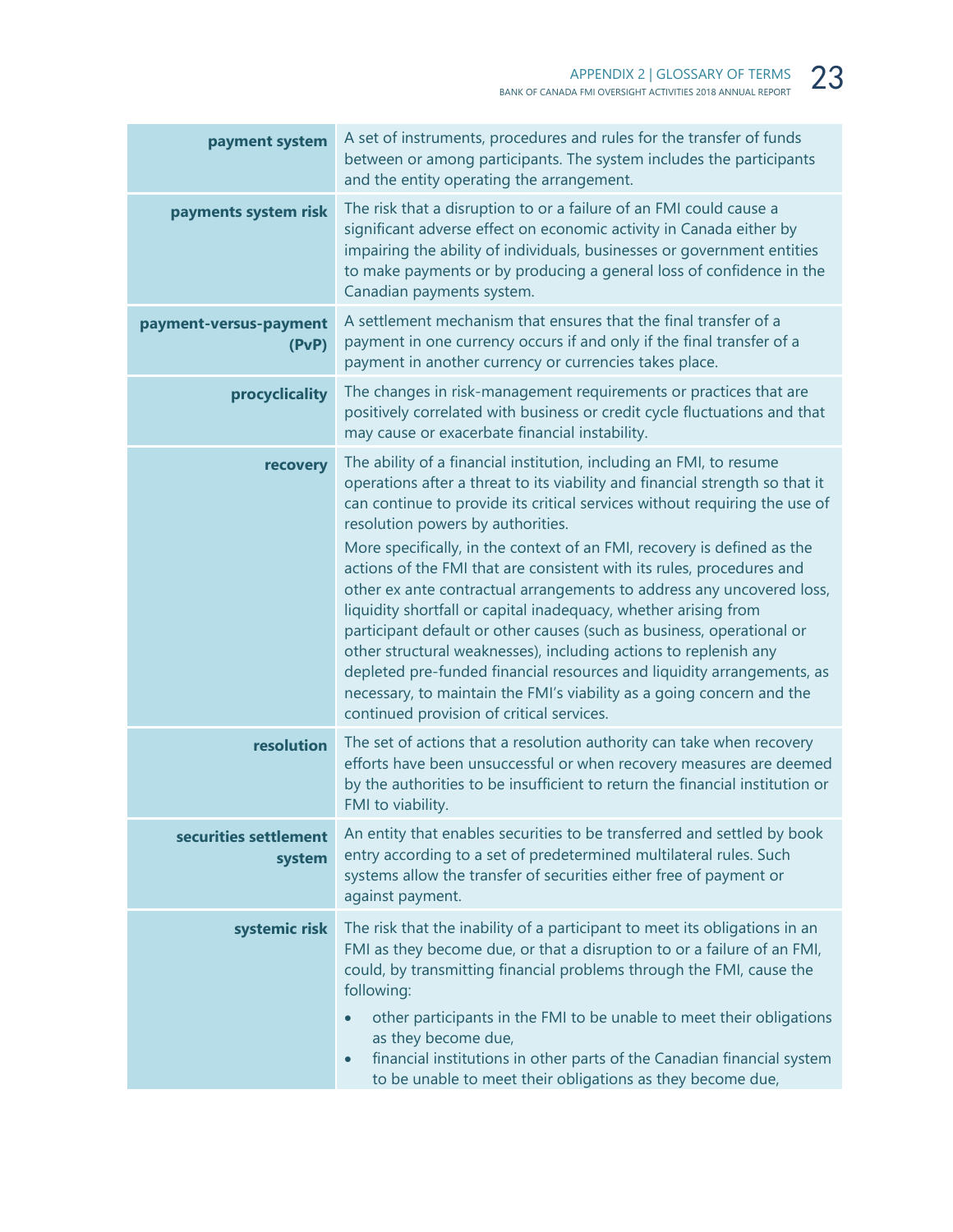|                                | the FMI's clearing house or the clearing house of another FMI<br>$\bullet$<br>within the Canadian financial system to be unable to meet its<br>obligations as they become due, or<br>an adverse effect on the stability or integrity of the Canadian financial<br>system. |
|--------------------------------|---------------------------------------------------------------------------------------------------------------------------------------------------------------------------------------------------------------------------------------------------------------------------|
| <b>US Dollar Bulk Exchange</b> | The US Dollar Bulk Exchange (USBE) is a parallel system to the Retail<br>System. The USBE is used for payment items in US dollars, drawn on a<br>US-dollar account at financial institutions in Canada, but settled in the<br><b>United States.</b>                       |